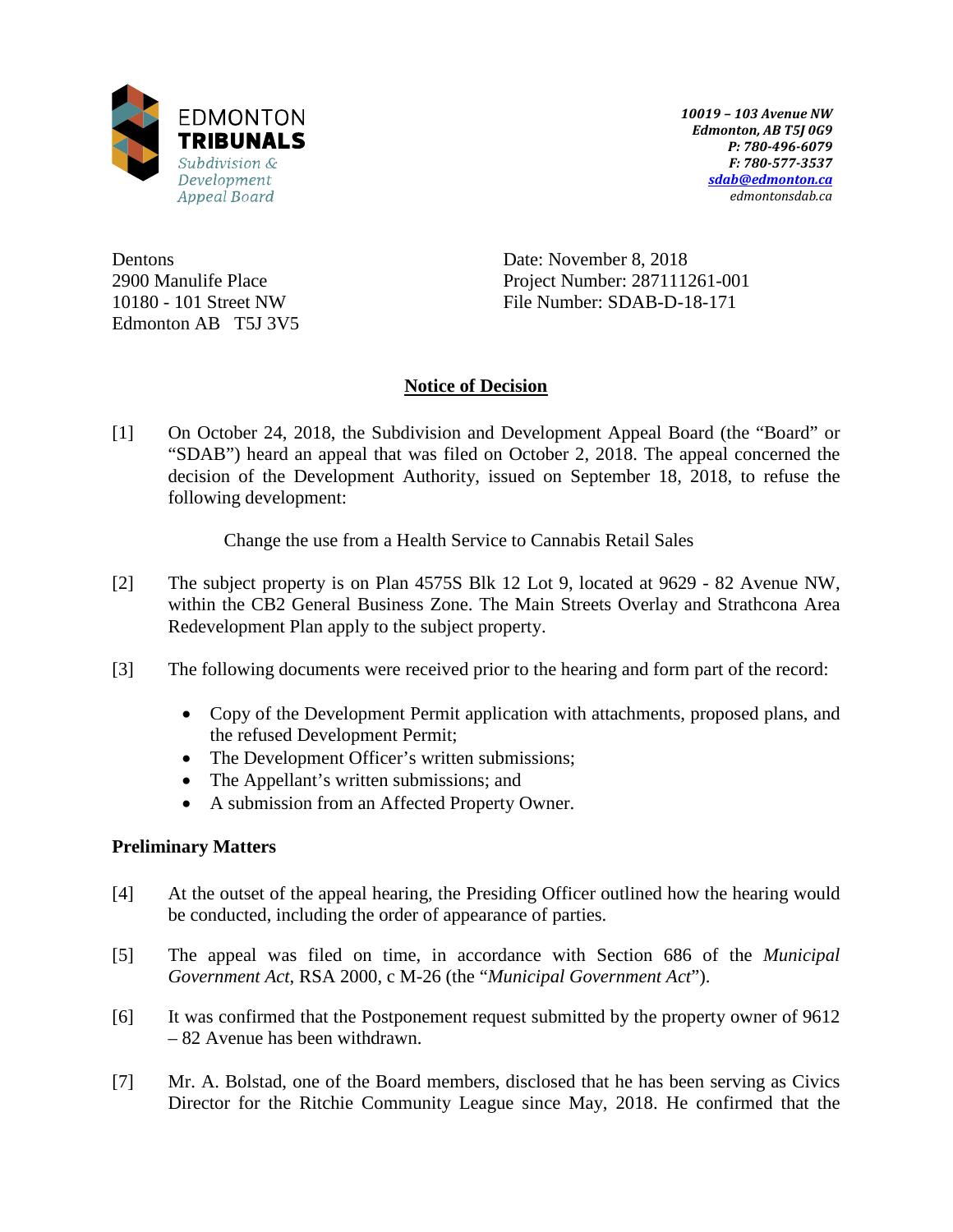Ritchie Community League has not dealt with or taken a position regarding this issue. Mr. Bolstad only became aware of it two days ago in preparation for the hearing.

- [8] Mr. Bolstad also disclosed that he used to work with the Edmonton Federation of Community Leagues (EFCL) and is currently volunteering to help them with their  $100<sup>th</sup>$ anniversary project. An executive with Fire and Flower had offered to make a donation to this project which has not been accepted. It has been EFCL's policy not to accept donations from tobacco and liquor related businesses. A committee has been set up to determine if a donation from a cannabis related business would be acceptable.
- [9] The Presiding Officer confirmed with the parties in attendance that there was no opposition to the composition of the panel.

### **Summary of Hearing**

- *i) Position of the Appellant, K. Wakefield, Denton's*
- [10] Mr. Wakefield appeared on behalf of the Appellant, Fire and Flower. He was accompanied by Ms. T. Jamison and Ms. D. Parenteau, both of Fire and Flower.
- [11] Mr. Wakefield referred to the certification from Northland Surveys under Tab 9 of his submission which confirms that the distance from the closest point of the boundary of the subject site to the closest point of the boundary of the school site is 199.07 metres. He is therefore withdrawing his first ground for appeal which stated:

The actual distance between the boundary of 9629— 82 Avenue and Mill Creek Public School is more than 200m rather than the 199m ascribed to it by the City.

- [12] He is requesting the Board to use its discretion under Section 687(3)(d) of the *Municipal Government Act* to grant a variance of 1 metre in the required separation distance between a Cannabis Retail Sales and a school.
- [13] The Appellant advised that Ms. J. Agrios of Kennedy Agrios LLP is appearing as legal counsel in Court of Queen's Bench this morning on behalf of Item 9 Inc. to seek a writ of mandamus requiring the City to issue a Development Permit for a Cannabis Retail Sales Use to Item 9 Inc. at a location across the street. Although the subject site was specifically mentioned in the Originating Application, Fire and Flower were not provided with any notification of these court proceedings. Mr. Wakefield only became aware of these proceedings through the City lawyer last week.
- [14] Ms. K. Cherniawsky, the Chair, disclosed that she has known Ms. Agrios for several years and sees her occasionally in a social setting. She has not discussed any appeal cases with her in the last several years. No objections were raised by any of the parties to Ms. Cherniawsky's presence on the Board.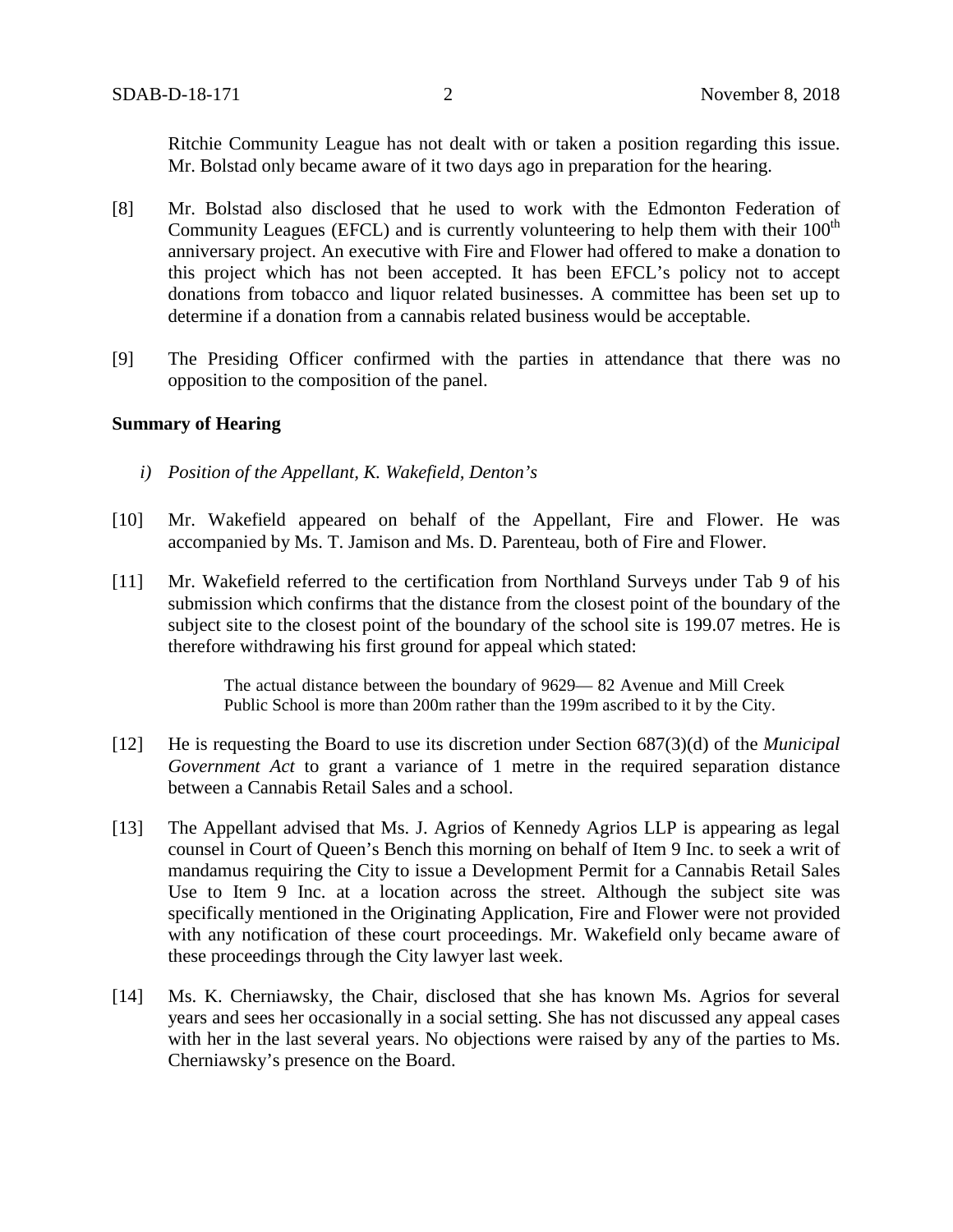- [15] Fire and Flower placed No. 165 in the City's lottery system for a Cannabis Retail Sales while Item 9 Inc., who rent the premises across the street at  $9612 - 82$  Avenue, were drawn as No. 220. The court application is to force the City to grant a permit to Item 9 Inc. because Cannabis Retail Sales is a Permitted Use at that location and no variances of any kind, including to separation distance, are required.
- [16] Mr. Welch, the Development Officer, has told the Board that the City's position regarding the sequence of the cannabis lottery draws should be honoured throughout the appeal process to the SDAB. Where there is a separation distance issue, the Development Officer cannot grant variances. The SDAB has that jurisdiction; therefore, the earlier draw should be able to avail itself of its appeal rights.
- [17] The current situation is that there is competition between two applicants for a Cannabis Retail Sales Use permit across the street from each other. The first one to get the permit will subject the other applicant to the 200 metre separation distance requirement between competing cannabis stores. It is Mr. Wakefield's opinion that this is what motivated Mr. Jankowski (owner of the proposed Item 9 development site) to seek a postponement of today's hearing. This Postponement request has now been withdrawn.
- [18] Mr. Wakefield then addressed the merits of the appeal by summarizing the contents of his written submission.

### [19] **Tab 1**

Charter Bylaw 18387 amends the *Edmonton Zoning Bylaw* by adding a new Special Land Use Provision for Cannabis Retail Sales as Section 70. Section 70.2 stipulates that Cannabis Retail Sales shall not be located less than 200 metres from any Site being used for public education and defines how this separation distance shall be measured. No variance power was given to the Development Officer to reduce this required separation distance.

## [20] **Tab 2**

Contains a report from City Administration to Council supporting Charter Bylaw 18387 and states "Walkable commercial areas (main streets, downtown) are desirable for cannabis stores." This report also provides the reasoning for recommending a 200 metre separation distance between cannabis stores and schools. Several maps indicate that the subject site is located within an area that was considered to be a potential location for a cannabis store by Council.

## [21] **Tabs 3 and 4**

Contains extracts from the Gaming, Liquor and Cannabis Act and Regulations. Mr. Wakefield confirmed that the proposed Use at this location complies with all of the requirements of this Provincial legislation. There are much stricter rules in place for cannabis stores than for liquor stores.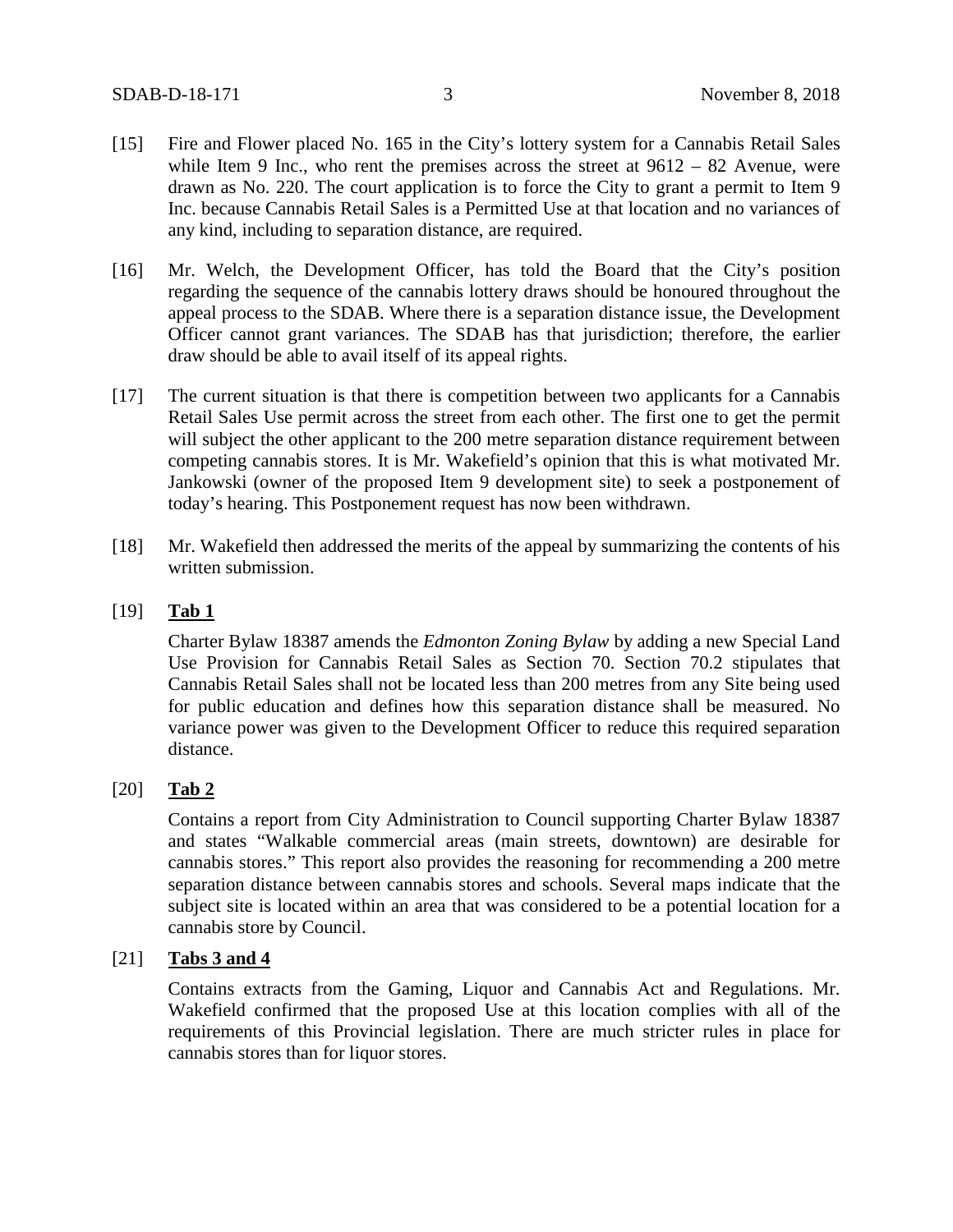## [22] **Tab 5**

Contains a copy of Section 11 of the *Edmonton Zoning Bylaw* which outlines the variance powers of a Development Officer.

## [23] **Tab 6**

Contains a copy of Section 687(3)(d) of the *Municipal Government Act* which states:

In determining an appeal, the subdivision and development appeal board may make an order or decision or issue or confirm the issue of a development permit even though the proposed development does not comply with the land use bylaw if, in its opinion,

- (i) the proposed development would not
	- (A) unduly interfere with the amenities of the neighbourhood, or
	- (B) materially interfere with or affect the use, enjoyment or value of neighbouring parcels of land,

and

(ii) the proposed development conforms with the use prescribed for that land or building in the land use bylaw.

The proposed development is for a Permitted Use in the CB2 General Business Zone. Council has already decided that Cannabis Retail Sales Use is generally acceptable for this location.

The Board only has the deficiency in the 200 metre separation distance to deal with. In this case, a deficiency of 0.93 of a metre to the property line from the school to the property line of the subject property is essentially *de minimus*. This is less than a yard.

### [24] **Tab 7**

A copy of the Development Permit application under this tab confirms there is a deficiency of 1 metre in the required Setback from a public education facility (Mill Creek School).

## [25] **Tab 8**

The map under this tab shows the strip of commercial zoned CB2 General Business Zone which is located to the west of the Mill Creek Ravine along both sides of 82 Avenue. The area zoned CB2 General Business Zone goes for several blocks along the south side of 82 Avenue and is much more compressed on the north side of the Avenue. The proposed development is shaded in grey.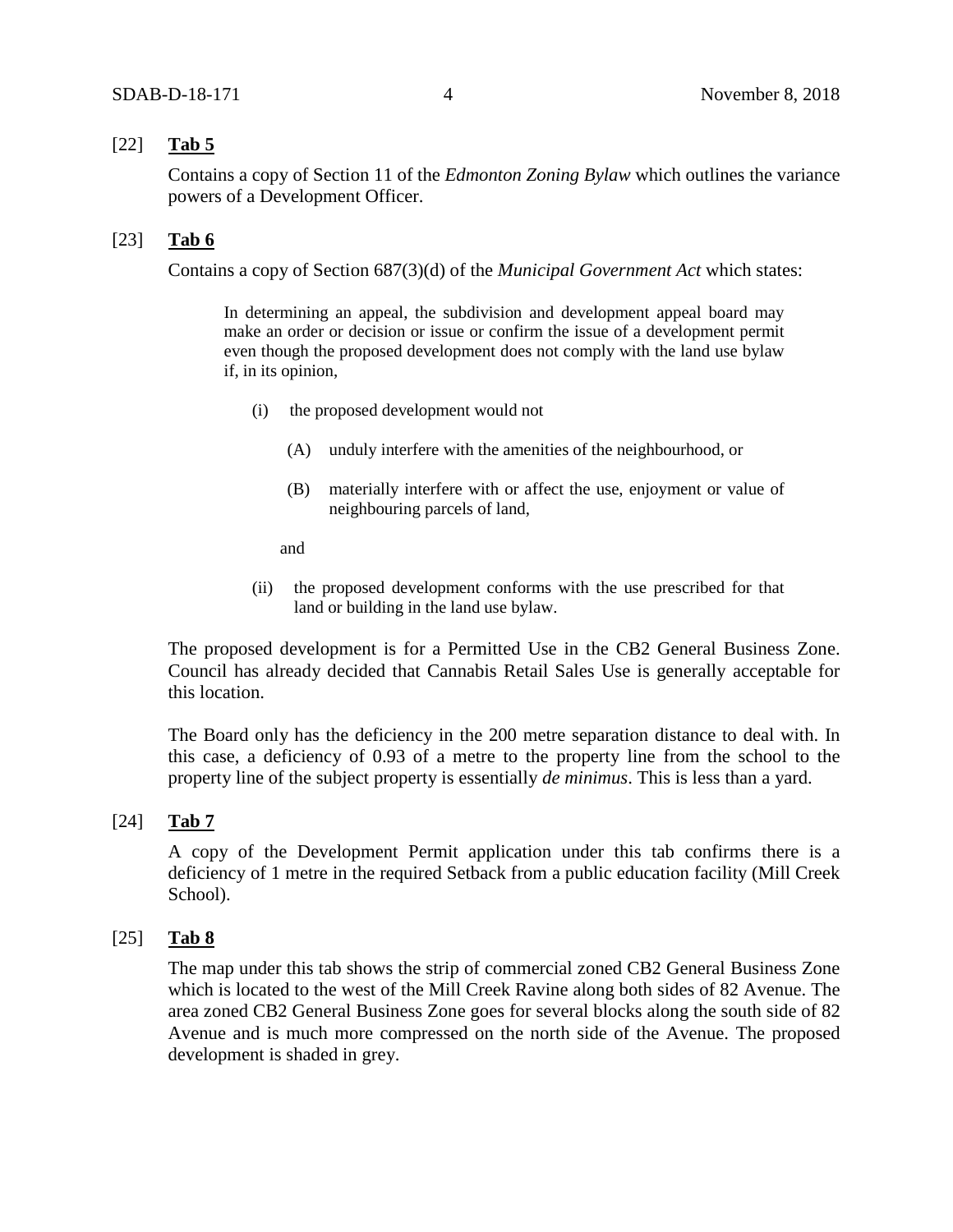## [26] **Tab 9**

A letter and map from Northland Surveys confirming the distance from site to site between the proposed development and Mill Creek School is 199.07 metres. It is another 63 feet 3 inches from the back corner of the subject site to the start of the building. In practical terms, you have to walk around the building to the front of the store as there is no access from the rear – this distance is well over 200 metres. If the subject building was one store over to the east there would be no issue.

## [27] **Tab 10**

Contains an extract from the City of Edmonton *Cannabis Legalization and Implementation* outlining the following site requirements:

- No customer access from a lane
- Storefront provide transparency
- Exterior lighting
- Low growing shrubs or high canopy trees

### [28] **Tabs 11 to 13**

Contains:

- Photos providing context of the area including a Google overhead view of the surrounding commercial area and street views showing the immediately surrounding buildings as well as a close up of the subject building.
- Renderings showing proposed high end finishes for the storefront and interior drawings.

## [29] **Tab 14**

Contains a previous decision of the SDAB (SDAB-D-18-133) where the Board used its discretion as per Section 687.3(d) of the *Municipal Government Act* to grant a variance in the minimum required separation distance as they found no harm.

- [30] In summary, Mr. Wakefield requested the Board grant a variance of 0.93 metres to the minimum required separation distance for the following reasons:
	- a) The proposed development is not visible from the school. There are several blocks separating the proposed development from the school with houses and other structures in between the two sites.
	- b) In its report to City Council, administration indicated that walkable commercial areas are desirable for Cannabis Retail Sales. The proposed location fits this description.
	- c) It is significant that there are no objections to the proposed variance from any of the property owners within 60 metres of this site. Also, the Development Officer, Mr. Welch, realizes that the requested variance is *de minimus* and not something that is of great concern to the City, otherwise he would be here today. He simply provided a standard written submission with a suggestion that the Board exercise caution.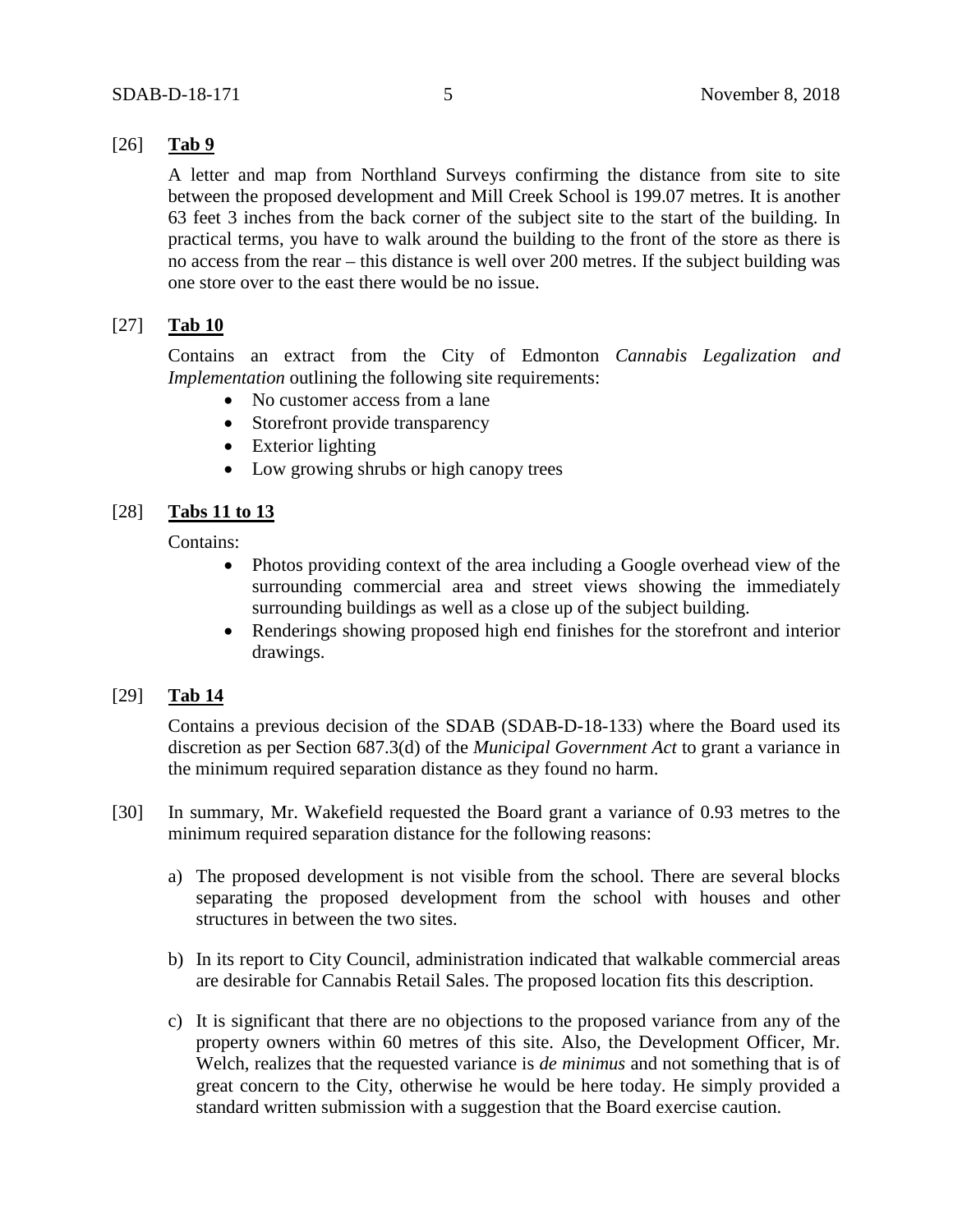- d) A 0.93 metre variance is not unreasonable as neighbours are already used to having a commercial area next to them.
- e) The only complainant is a competitor.
- [31] Ms. Parenteau of Fire and Flower, District Manager, Northern Alberta, provided the following overview to give a feel for the culture of the business:
	- a) Clients will not be permitted to use the back door. It will only be used by staff for shipments.
	- b) There will be a two point contact system for checking the age of customers. Minors will never be permitted past the vestibule as ID will be checked right at the door. It will also be checked at the time of purchase. Fire and Flower will refuse to make a sale to anyone if they believe the product will end up in the hands of a minor.
	- c) They want to conduct a safe business and will close at 10:00 p.m. daily with shorter hours on Sunday.
	- d) They plan on having community events and give-backs that would involve the Ritchie community in a positive way. They have already approached a couple members of the Ritchie Community League and received positive feedback.
- [32] Mr. Wakefield referred the Board to a photo of Item 9's building under Tab 3 of the supplementary materials.
- [33] The Appellants provided the following responses to questions from the Board:
	- a) The Appellants have no issues with any of the suggested conditions of the Development Officer.
	- b) The probability is that no decision will be rendered this morning regarding the court action as it would take more than 20 minutes to argue the issues. Item 9's Counsel has not applied for any sort of injunction to prevent this Board from carrying on as per usual. The postponement request has been withdrawn and Item 9 itself has not asked that the SDAB defer this decision.
	- c) Ms. Jamison of Fire and Flower advised they were not aware of the 200 metre separation distance requirement when they purchased this property; they were only aware of the AGLC requirements. The title search under Tab 9 of their submission shows the transfer of land to Fire and Flower Inc. took place on January 18, 2018. This is six months before the 200 metre separation distance was passed by the City of Edmonton on June 12, 2018. They only found out about the 0.93 metre deficiency when they applied for the Development Permit.
	- d) The walking distance from property corner to property corner is 272.3 metres as opposed to the 199.07 distance "as the crow flies".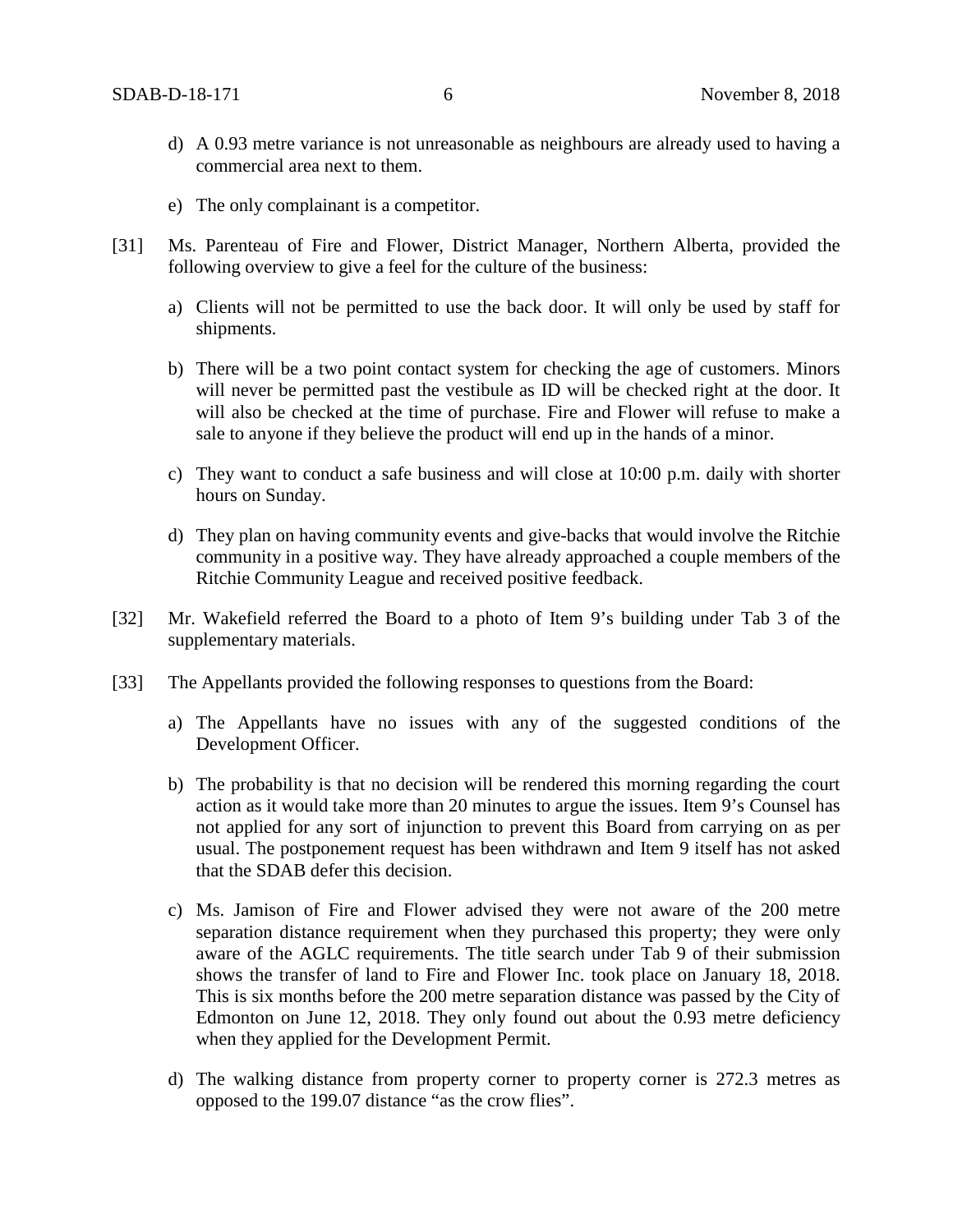- e) Mr. Wakefield suggested that the Board could request that it be advised in writing of the outcome of this morning's court proceedings.
- *ii) Position of the Development Officer, I. Welch*
- [34] The Development Authority did not attend today's hearing and the Board relied on Mr. Welch's written submissions including submission of legal counsel.
	- *iii) Position of Affected Property Owners opposed to proposed development*
- [35] Mr. M. Howe and Mr. J. Clark appeared to represent the property owner of 9612 82 Avenue. They signed a 5 year lease with this property owner in April, 2018, to operate a Cannabis Retail Sales. If Fire and Flower's application is approved, their site is sterilized.
- [36] They selected this property as they knew all other potential properties in the area would be in breach of the required separation distance, including the property now owned by Fire and Flower.
- [37] They read the following submission below (unedited) to the Board in which references are made to a tabbed binder of photographs and documents and added some additional comments. A copy of the binder was provided to Mr. Wakefield as well as the Board.

### **Introduction**

Thank you, Mr. Chair and other members of the board for giving me the chance to speak to you.

- My name is Marynek Howe. My partner, Jeff Clark, and I established a corporation last winter, Item 9, and are currently leasing a commercial property in the Mill Creek area with the hope of opening a cannabis store. In the spring, we signed a 5year lease with our landlord for that purpose.
- Today I am speaking on behalf of our landlord Tadeusa (John) Jankowski as an affected party, as he has asked that we be his agent. His commercial property is close to the property that is the subject of this appeal.
- Fire and Flower submitted an application for a development permit at this location, and was refused the permit because the proposed site is too close to a school.
- The address for Fire and Flower's site is 9629 82 Avenue, and our address is 9612 82 Ave. The sites are approximately 68 metres apart. TAB 1 shows a map of our respective locations.
- If Fire and Flower's appeal is successful, Item 9's application will be refused as our site would fall within the "sanitized zone" of 200 metres created by Fire and Flower.
- I will come back to the history between our application and Fire and Flower's application later on, because it is important, even if peripheral.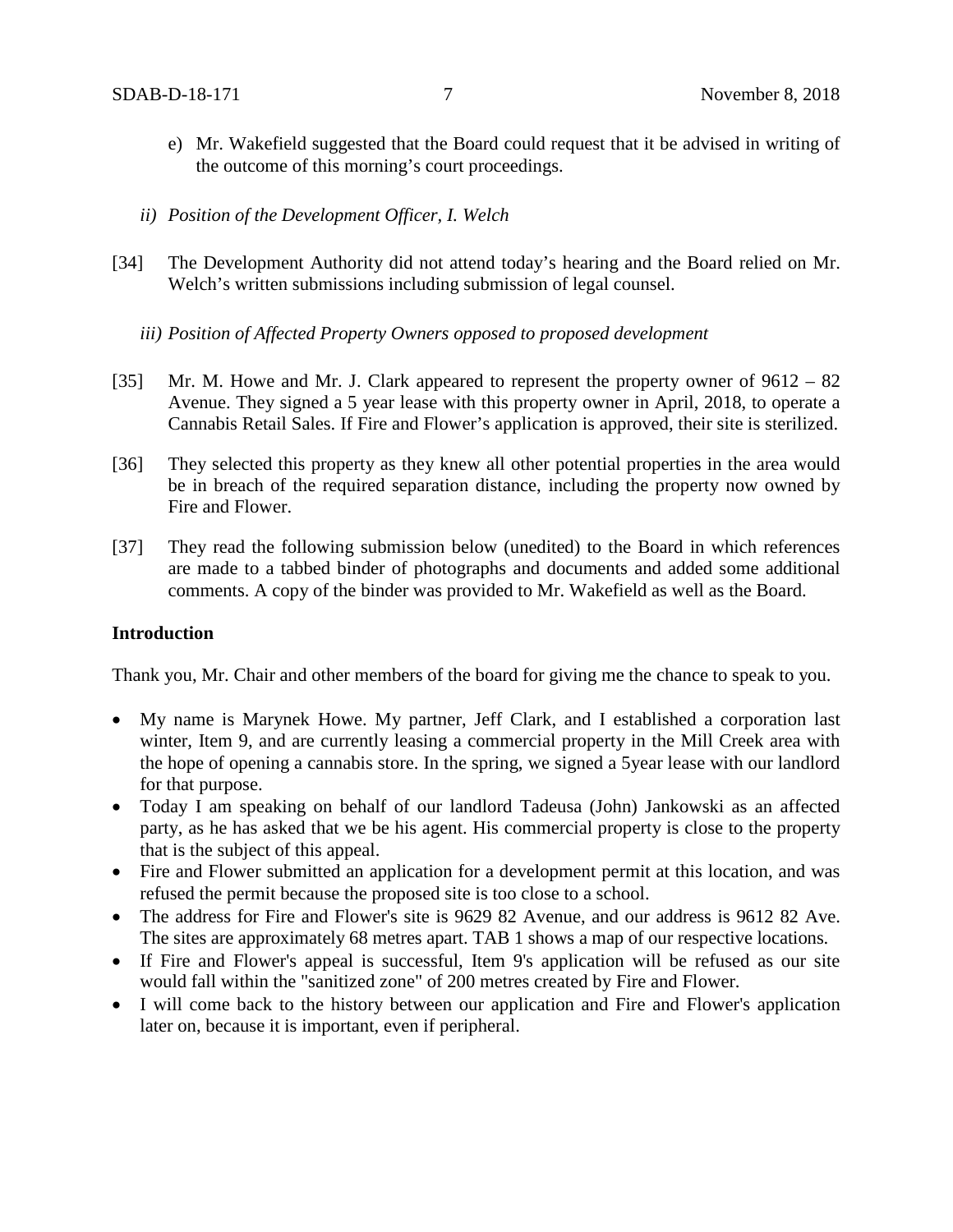### **The Law**

- The City of Edmonton bylaw 12800 does not allow the Development Officer to grant any variances of this nature when the proposed cannabis retail outlet is too close to the Escuela Mill Creek School located at 9735 80 Avenue. The SDAB does have the authority to grant a variance. Under section 687(3) of the *Municipal Government Act.*
- 687(3) In determining an appeal, the subdivision and development appeal board

……d) may make an order or decision or issue or confirm the issue of a development permit even though the proposed development does not comply with the land use bylaw if, in its opinion,

(i) the proposed development would not

(A) unduly interfere with the amenities of the neighbourhood, or

(B) materially interfere with or affect the use, enjoyment or value of neighbouring parcels of land,

- The case of *Thomas v. Edmonton* 2016 ABCA 57 from the Court of Appeal is important.
- Paragraph 24 emphasizes the importance of the planning and development of land as being consistent with community values. Paragraph 24 reads: *It is evident from a review of Part 17 of the Act that its purpose, that is object, is to regulate the planning and development of land in Alberta in a manner as consistent as possible with community values. In so doing, the Legislature has struck an appropriate balance between the rights of property owners and the larger public interest inherent in the planned, orderly and safe development of lands.*
- Paragraph 26 stresses the importance giving municipalities broad discretion in how land should be developed in their communities. In interpreting the statutory variance powers that the Alberta Legislature has conferred on the SDAB under s 687(3)(d) of the *Act*, a critical point is this. Every subdivision and development appeal board in Alberta *must* comply not only with Alberta's land use policies but also with the relevant municipality's statutory plans and, with one exception, land use bylaw. By doing so, the Alberta Legislature has recognized the desirability of granting municipalities considerable scope in determining the terms and conditions under which land may be developed in their communities.
- In its first decision regarding the granting of a variance for a cannabis retail location (SDAB-D-18- 133 the board wrote at paragraph [11]: *The Court of Appeal determined in Thomas v. Edmonton (City), 2016 ABCA 57, that Statutory Plans and land use bylaws set out general development standards that are common to all lands in a specific area. These standards are typically defined with precision so that everyone understands what a particular site can be used for. However, it is recognized that there will be cases in which a strict application of the set standards could lead to an unreasonable result. To relieve against hardship, the Legislature has conferred on Subdivision and Development Appeal Boards the authority to relax — that is vary, dispense with or waive development standards in the applicable land use bylaw providing certain conditions as set out in s.*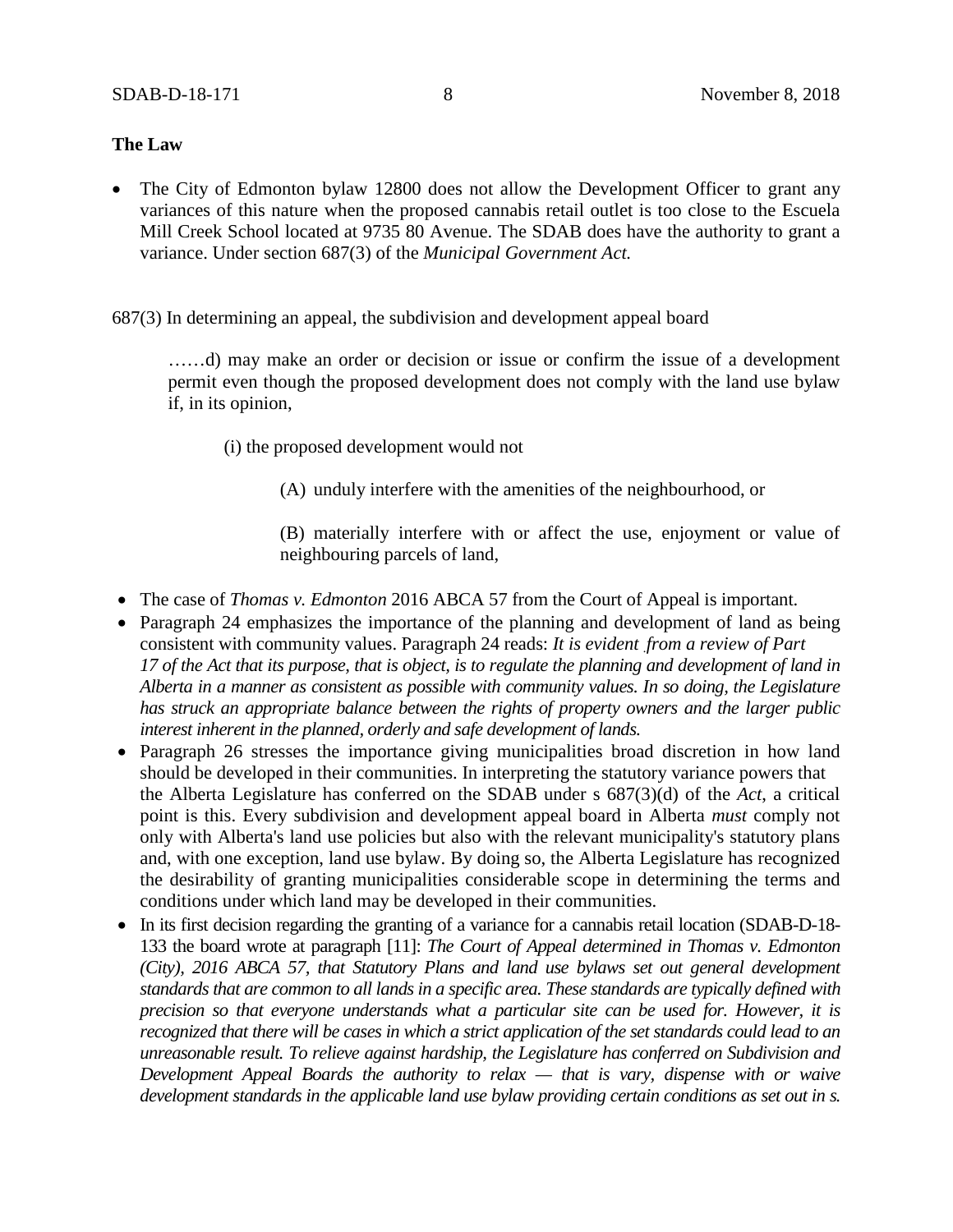*687(3)(d) of the Municipal Government Act are met. This provides the Board with direction on how to deal with unique situations.*

- A number of principles come from the cases: 1) The SDAB should exercise its discretion in a way that is consistent with community values. 2) The SDAB should give a lot of weight to the bylaws the City of Edmonton has chosen to adopt. 3) SDAB should vary If a strict application of the rules leads to an unreasonable — some cases have said a ridiculous result. 4) The SDAB should look at the hardship the applicant might suffer as a result of an unreasonable application.
- The SDAB has said in the past that contravention of the bylaw creates a "presumption of harm". Fire and Flower bears the burden of rebutting that presumption and showing that the variance is warranted
- Courts have said that the SDAB should be cautious about over-extension in its power to grant variances.

## **Escuela Mill Creek School**

- The school is Escuela Mill Creek School, a school within the Edmonton Public School Board. It is and elementary school and over 300 children attend. TAB 2 is a picture of the school taken from the northeast corner of the school grounds at the intersection of 80 Avenue at 97 Street. The next picture is taken from the same spot but looking toward Whyte Avenue. The green porta-potties are the entrance to the alley way that lead to the rear of Fire and Flower's site, as well as daycare. Playground speeding signs can be seen in the pictures.
- We have walked the distance between the school and Fire and Flower's proposed location. The school is two blocks south of Whyte Avenue. The route between the school and the proposed site is residential, primarily single family dwellings. Other than the retail outlets on Whyte Avenue, there are no other businesses.
- The playground attached to the school is in use, and children were seen to be playing there when we attended.
- There is no large arterial roadway separating the school from the cannabis site.
- The bylaw requires that there be a separation distance of at least 200 metres, measured from the closest property line to the closest property line between the two. We recognize that Fire and Flower's site is not under by much. But it is under. Our understanding is that it is 199.07 metres away. Should the variance be granted because the variance is so small? No. We don't think so.
- In the Summary of Federal and Provincial Priorities and Principles at TAB 3, the Federal government's policy objectives identify as the first priority "1) Protect young Canadians by keeping cannabis out of the hands of children and youth". That same document identifies the Province's priorities: "The Alberta Cannabis Secretariat developed policy priorities based on the federal objectives. The four policy priorities for cannabis legalization, as summarized in the Albert Cannabis Framework, are as follows: 1. Keeping cannabis out of the hands of children and youth."
- Alberta Health Services recommended to City Council that cannabis retail outlets should be 300 metres from schools and daycares, see email at TAB 4.
- The City of Edmonton requested a Public Engagement Survey and that was presented to the City Urban Planning Committee on April 3rd to assist in developing their bylaws. That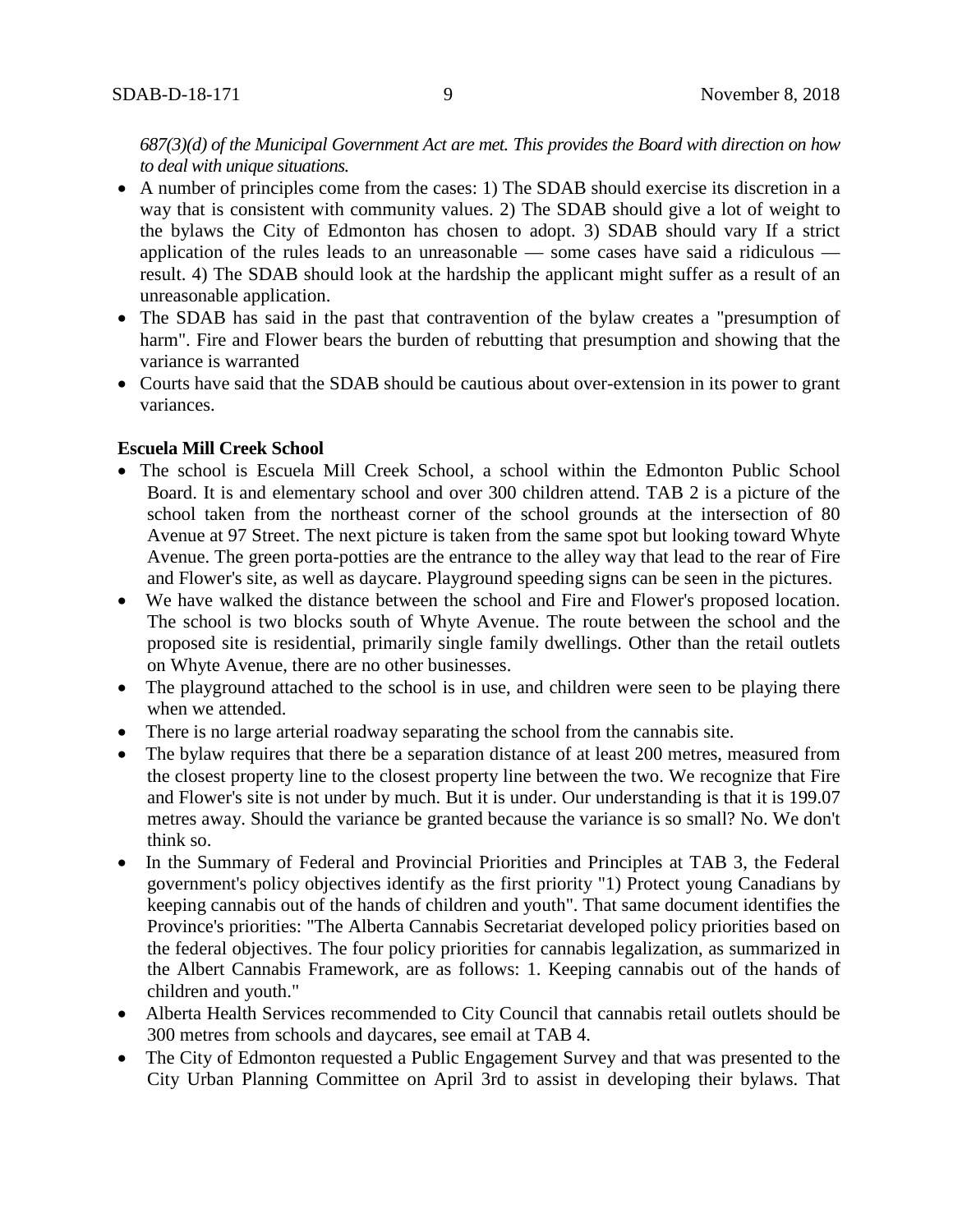survey showed that 68% of respondents were concerned about the proximity of children to cannabis stores.

- 17% wanted cannabis shops 200 metres from schools; 59 percent wanted cannabis shops MORE than 200 metres from schools. This document is at TAB 5
- Edmonton has chosen the distance of 200 metres from schools, but other jurisdictions have made the distance even greater.
	- o TAB 6 shows a comparison of different jurisdictions, which have separation distances up to 300 metres. Edmonton's separation distance is a relatively liberal one at 200 m., not unduly impacting the ability of cannabis stores to open.

### **The following comments were made regarding the submission to this point**

- a) Mill Creek School is currently under renovation.
- b) They paid for the Northland's Survey that was referenced by Mr. Wakefield.
- c) They are concerned that children from the daycare associated with the school would be exposed to people smoking cannabis in the back alley of the proposed development as they make their way from the school to the daycare.

### **……… Submission Continued**

## **Mill Creek's Finest Child Care**

- There is a daycare that has been approved to open two lots to the west of Fire and Flower at 9639 82 Avenue. The distance between the two is 10 metres. TAB 7
- See SDAB decision SDAB-D-18-145 found at TAB 8
- The daycare will serve children aged 13 months to 12 years, to a maximum capacity of 150. There will be a senior room, a kinder room, and an out of school care room. Many of the children in the after-school care room and the kinder room will be coming from the Escuela Mill Creek Elementary School, See TAB 9 for a description.
- Daycare workers will accompany the children both to and from school on the short walk.
- There will be regular traffic of children at this location.
- There will be events coordinated with Mill Creek School.
- While the children will not pass the proposed cannabis shop on their way to or from school, the daycare has, further to the SDAB decision, entered into discussions with Sai Baba spiritual centre — a church located nearby — for parking while parents pick up and drop off the children. This parking lot is 3 lots to the east of Fire and Flower's proposed site. Children and parents will pass by Fire and Flower either by front access to the daycare, or through the alley, where cannabis users may well be consuming marijuana. Refer to TAB 10.
- By law, the daycare is required to have an outdoor play space. That play space will be in the back adjacent to the alley.
- Bylaw 12800 has now designated a 10 metres distance from entrances as a non-smoking zone.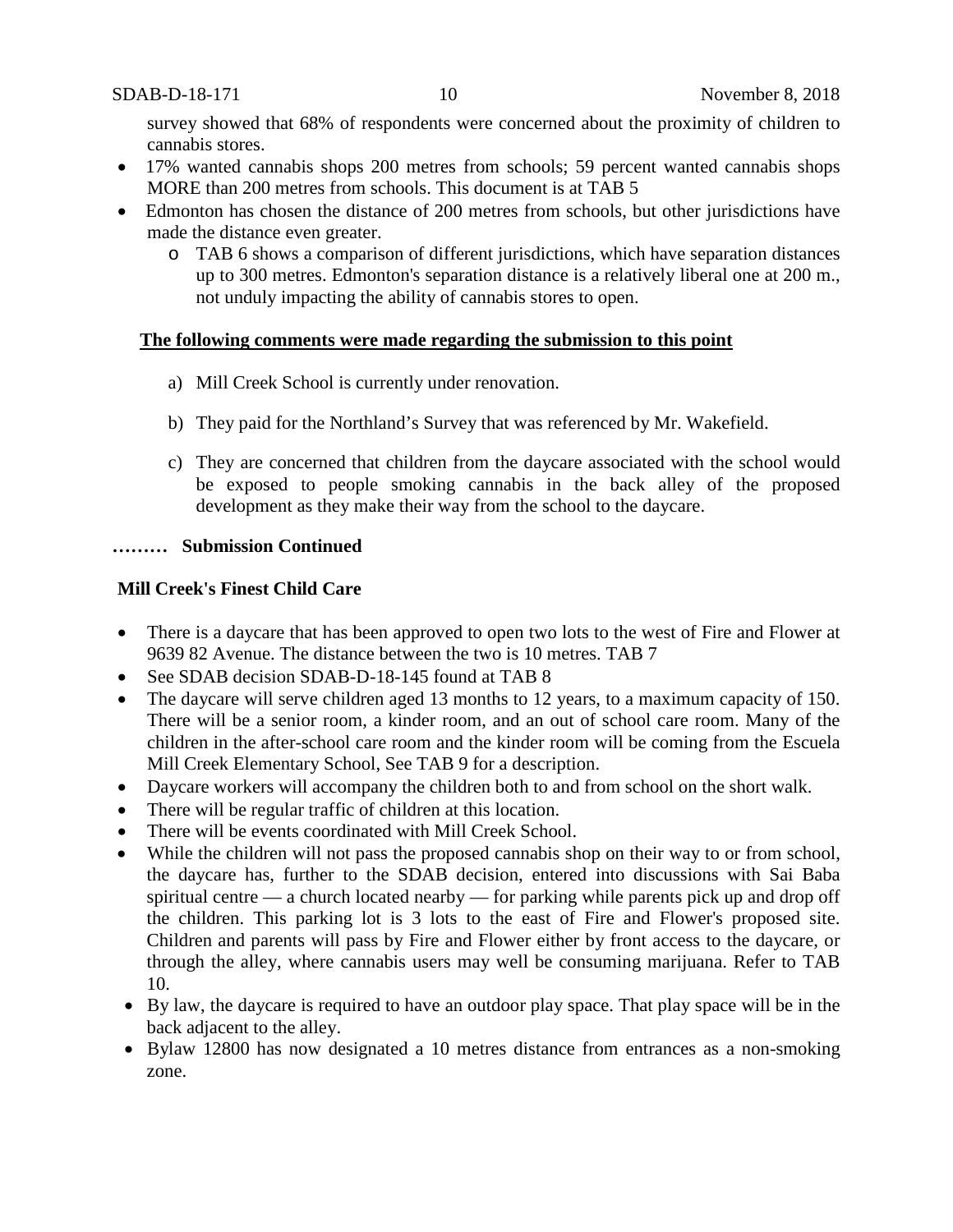- There is a narrow alley from the Front of Fire and Flower along the east wall of their premises that leads to the back alley. It is likely that, because cannabis users cannot consume marijuana close to entrances, they will move to the back alley — likely via that pathway — and consume marijuana. See TAB 11 (article from Edmonton Journal)
- There have already been community concerns about this pathway, as can be noted in a community member's submission to the SDAB for the child care facility.
- The location of the required outdoor space of the daycare will be around 10 m from where it can be expected users will be consuming marijuana.
- Attached at TAB 12 is information from Alberta Policy Coalition regarding the harmful effects to children. These include not only physical effects, but also the effects of being exposed to cannabis consumption.
- The City chose not to include daycares as a sensitive use location. But that doesn't mean that having a daycare that is affiliated with the school two doors away from the cannabis shop is irrelevant. It is linked to the school's population.
- It should be pointed out that while the City of Edmonton did not include daycares, many jurisdictions have done so. TAB 6. This should be a consideration in the SDAB's decision.
- At TAB 13 I have attached letters of support from the daycare manager, the owner, the supervisor, the director, several child care workers and staff, and a number of prospective parents. They are not in support of a variance for this application.

### **Community Support**

- My partner and I canvassed the business community in the location where both Fire and Flower and Item 9 propose to open cannabis retail stores. Virtually all were concerned about the proximity to a school and concerned about the variance.
- We were forthright with everyone that we were competitors and hoping to open a store in the vicinity as well. We received positive feedback from these community leaders. We were supported because 1) We were not too close to a school and would not require a variance; 2) because a local, small business is more in keeping with the character of this neighbourhood and 3) because small businesses provide greater economic benefits to the community.
- At TAB 14 We have attached letters of support from approximately a dozen businesses in the area. We told these businesses we would keep their opposition confidential from Fire and Flower to avoid conflict if Fire and Flower were granted their appeal.
- At TAB 15 we have included a letter of support from Jean Johnson, Executive Director of the French Quarter, designated a Business Improvement Area by the City of Edmonton.

### **The following comments were made regarding the submission to this point**

- a) The City has made it clear it wants transparency in windows. Children would be able to see transactions being carried on inside the premises.
- b) They clarified that French Quarter goes all the way to 99 Street and includes both sides of 82 Avenue

### **………Submission Continued**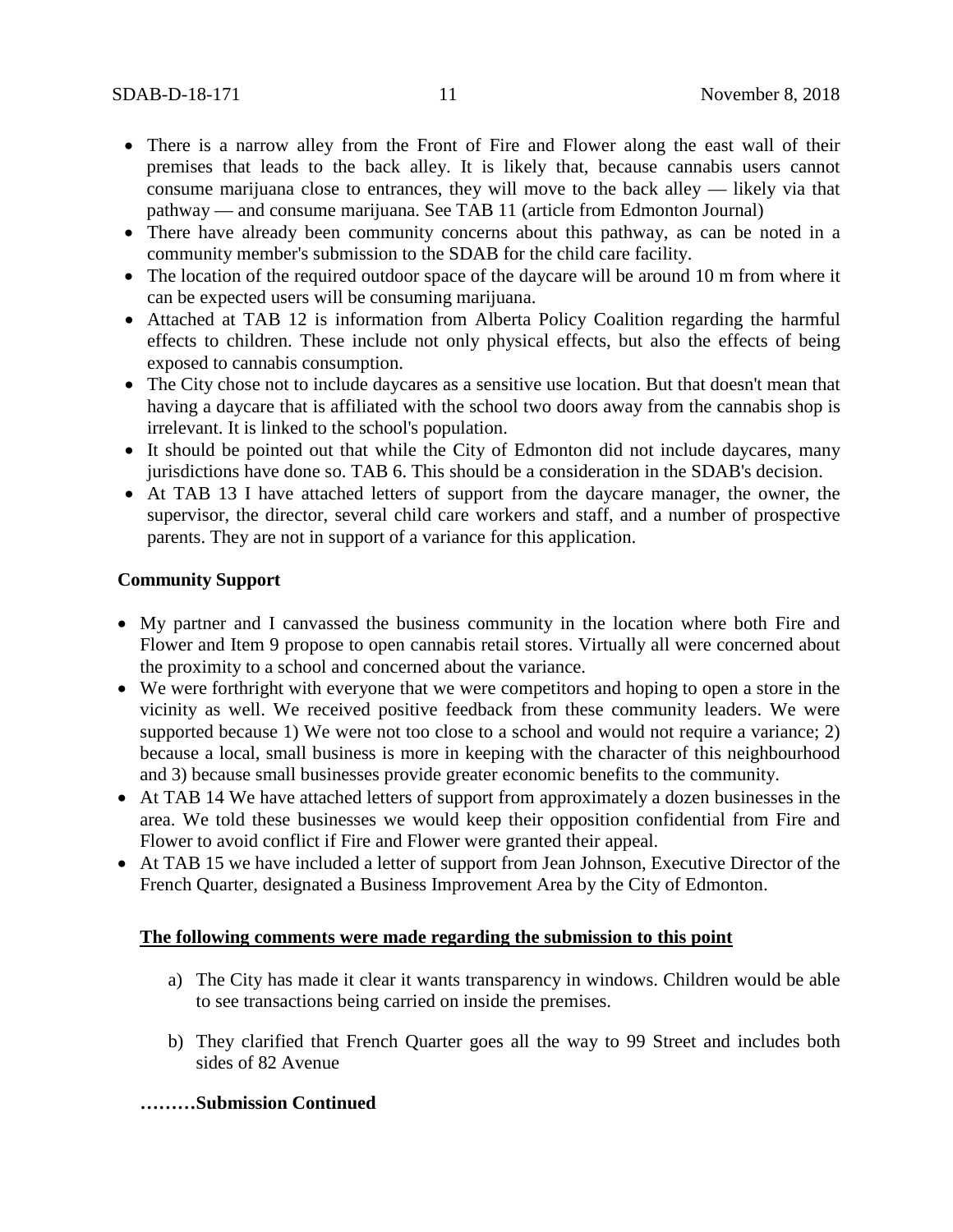# **Hardship**

- Fire and Flower have argued that the request for a variance is marginal, particularly given the time and money they have invested in this location.
- Our view is that strict application of the bylaw is not unreasonable in this case.
- Our view is that Fire and Flower was aware that the site was too close to the school and opted to assume the risk.
- When my partner and I were searching for commercial premises to lease, we looked at everything that was available — including the site which Fire and Flower purchased. That site was also available for lease at the time.
- Without a stable of lawyers and other professionals, we were able to determine the distance using the tools of Google maps, and were aware that the proposed site was too close to Mill Creek School. As a small business, we were aware that the site would likely be refused because it was non-compliant and we were not willing to take that risk. We simply do not have the resources to invest on speculation as do many of the large corporations eyeing the same business ventures.
- We also considered other locations in the area, and were satisfied that there did not appear to be any other vacant sites that could make an application that would be compliant to compete for the same general area.
- We signed a lease for 5 years. I believe that Fire and Flower may have purchased their building within days of our signing the lease.
- The City of Edmonton indicated that it would be conducting a lottery system for the processing of applications, and we had received information that subsequent applications would not be processed until the avenues of appeal were exhausted for those drawn first.
- We were so concerned about this process that we attended a planning and information session on April 19, and then subsequently addressed City Council on May 7.
- My presentation to City Council is located at TAB 16.
- In that presentation, I indicated that a competitor a corporate chain was applying to set up across the street, and too close to a school. I indicated that if that their application was drawn first in the lottery, our (fully compliant) application would have to await the outcome of their appeals.
- I said, in that presentation: *"Why process everyone 's expression of interest equally if some are better qualified, while others are submitting applications on the off chance that such regulations can be overwritten. This punishes the companies that did their very best to comply with the proposed restrictions and guidelines. Not only would we feel that we were being treated unjustly, but also that the city would be doing itself a disservice by lengthening the time for everyone involved and spending more money to process businesses that have been negligent, but who can afford to gamble with their applications."*
- Trevor Fencott, CEO of Fire and Flower was also at that meeting. Not realizing that we were speaking about Fire and Flower, he essentially endorsed the comments that I had made, and insisted that Fire and Flower was compliant with all of its applications. Excerpts of his comments are located at TAB 17. The full video of the presentation is contained on the USB provided.
- City councillors seemed sympathetic to our position and pressed Fencott on the issue that large corporations could take more risks. It was acknowledged that Fire and Flower had put in the maximum number of applications possible for Alberta. Fencott emphasized that their locations were completely compliant.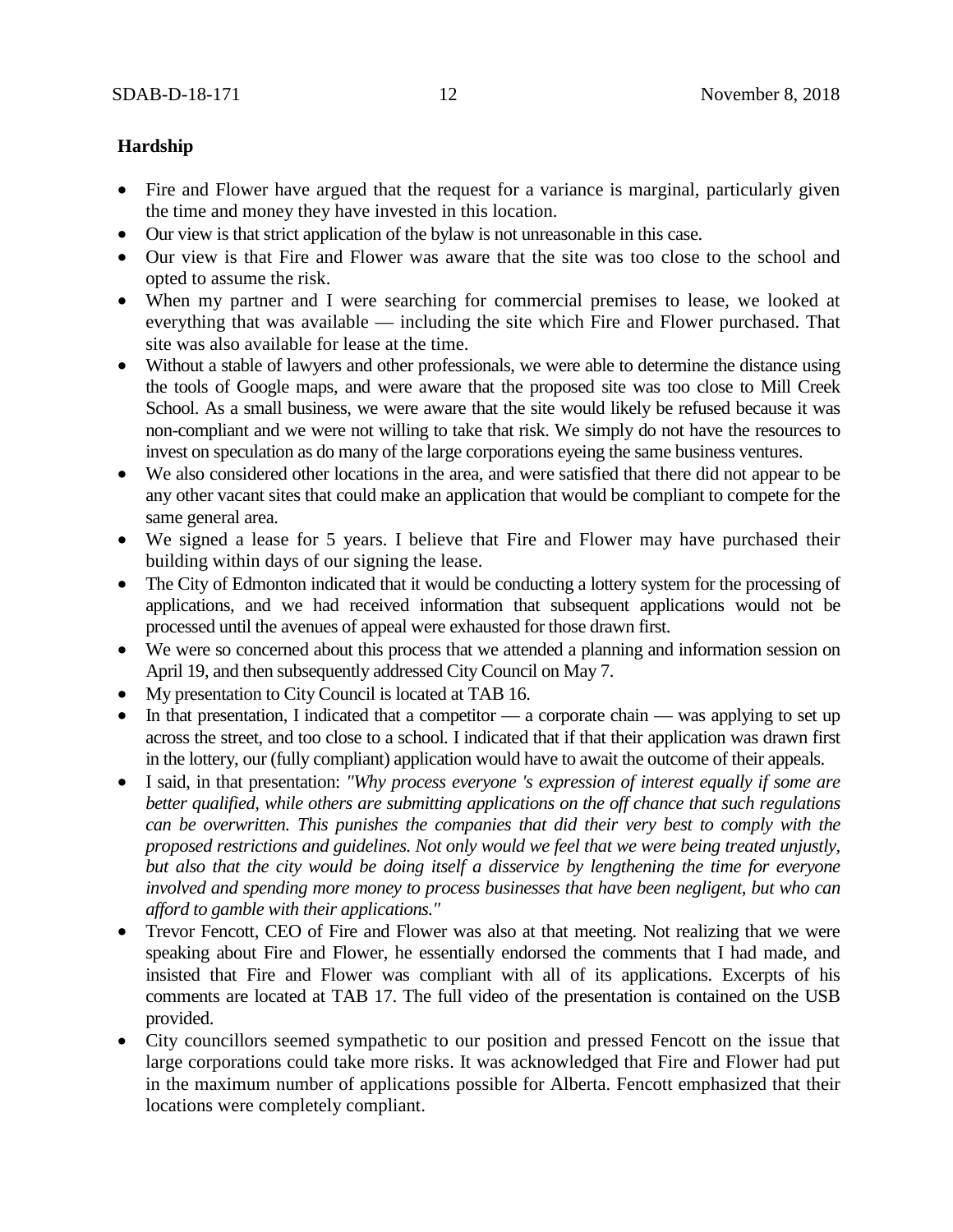- At that meeting the following exchange took place:
	- o Councillor Ben Henderson: So what happens to one that goes through that entire process with the province and has had to sign a lease in order to get it, only to find out that we're going to say no because they, you know, now they're out of pocket sitting on a property they have nothing they can do with.
	- o Trevor Fencott: Well that is an interesting question, and the smaller player, as well as ourself, both made sure ours were completely compliant. We, this is not a mystery. The zoning distances from schools, best of breed, best practices, are well-established. Not just in Canada, they are well-established distances. That's why we agree with the policy decision in that sense. So we've already done our homework, and he's done his homework, and we will be fine.
- Another exchange took place with Councillor Sarah Hamilton at the Urban Planning Committee Meeting on May 22: **(this audio / video clip was played at the hearing)**
	- *o Councillor Hamilton: They can 't get final approval from AGLC until they get all the municipal ducks in a row. One of the things I've heard is that of those sort offirst step licenses that have been applied for, up to 40 percent are not going to be permitted under our separation distances. So it might be for naught for a lot of people who have already gone for those licenses, is that not correct?*
	- *o Trevor Fencott: I think that would be correct for people who perhaps haven't done their homework. The people who we 've talked to, they've actually done that, and in our case, for example, we used the most conservative estimates on any, any jurisdiction that done legalization in terms (if distances from schools, anticipating that safety, public safety is going to be a key concern.*
- Even if Fire and Flower is given the benefit of the doubt and were simply negligent in not determining their distance from the school previously, they were aware by June. The City Map was posted in June 2018 showing the sensitive use overlays. Inserting the address for Fire and Flower returned a result of "Use not Permitted". The diagram of the area showed a "bite" out of the south west.
- On July 3, 2018, we noticed that there was a change. While a visual of the map still showed that the southwest comer of their lot was still too close to the school, inserting the address for the retail location now showed "Use Permitted". We asked the City why the status had been changed, and were advised that the map was not to be considered 100% accurate, and that the change had been made in response to stakeholder input, presumably Fire and Flower.
- That they would continue construction and development in the face of that information was their assumption of risk. It seems unfair that they should benefit from their choice to continue to put money into development knowing that their proposed site was too close to a school.

# **The following comments were made regarding the submission to this point**

a) According to the above audio, even the CEO of Fire and Flower does not believe that any variance should be granted.

## **The Appellants moved on to the next topic at page 7 of their written submission.**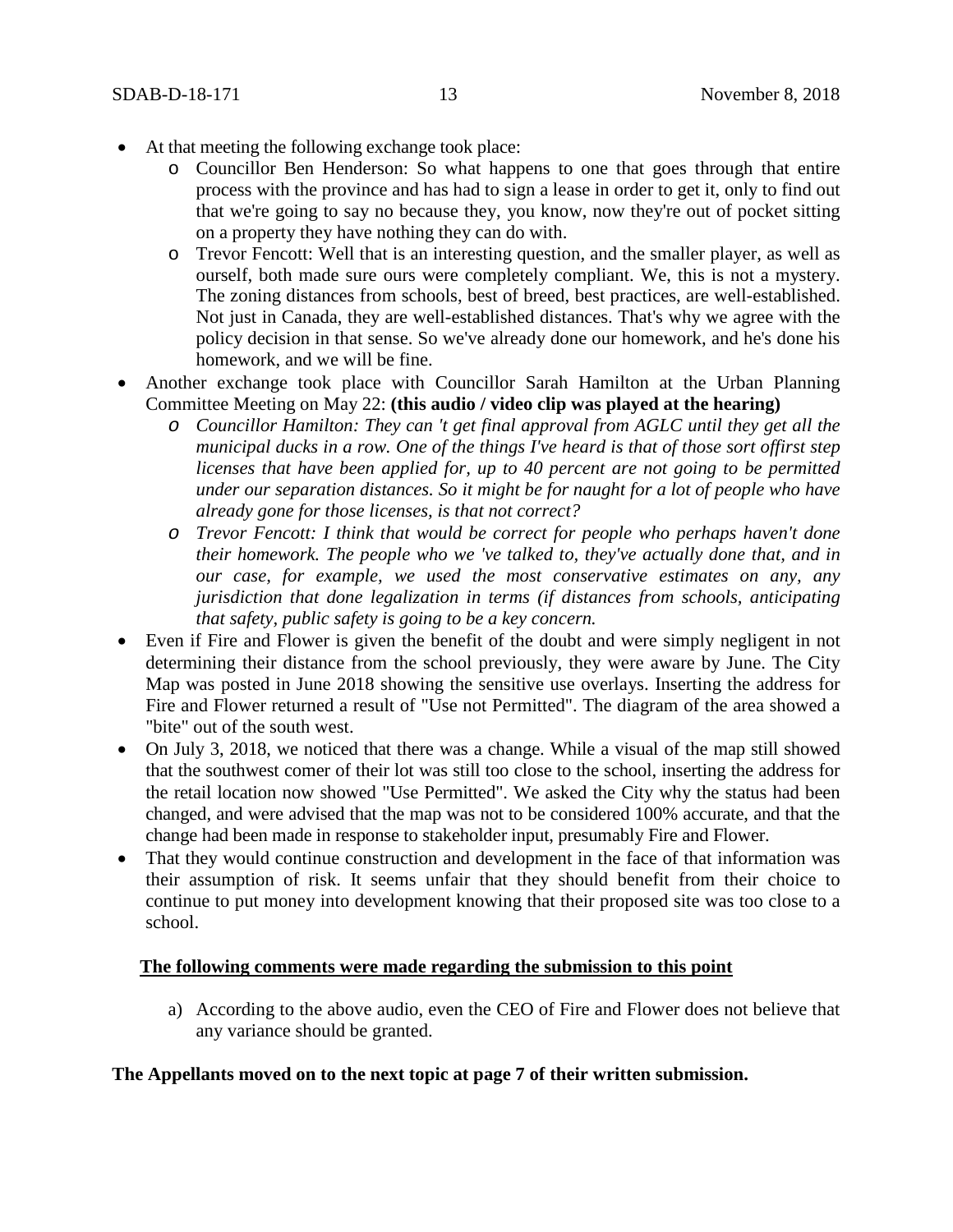## **SDAB Cannabis-Related Appeals**

- Almost all municipalities are taking a cautious approach with respect to the regulation of cannabis stores.
- One of the primary concerns is to protect kids, and to limit their exposure to cannabis.
- We've reviewed all of this Board's decisions in the last few months regarding cannabis, and while this board has granted some variances, a variance in this particular case really would be precedent-setting, and a departure from the previous decisions. Those cases are distinguishable.
- This board has varied the requirements for distance from sensitive use areas parks, schools, playgrounds.
- But all of those are distinguishable
- Several cases related to sensitive areas other than schools, such as parks and ravines.
- SDAB-D-18-134. The Application was refused by a Development Officer because the proposed cannabis retail site was less than 100 m. from the MacKinnon Ravine Park.
	- o [Para 16] Newcastle Centre G.P. Ltd. V. Edmonton 2014 ABCA 295. In that case at paragraphs 6 and 7, the Court of Appeal explains that the SDAB has a power to grant variances, "but the bylaw creates a presumption of harm to the public, and we, the Board cannot intervene unless the presumption is rebutted by the Applicant."
	- o The distances were described in [Para 23-30] "Boundary to boundary is 38 m distance from the edge of the building to the tip of public land. 93 m distance as the crow flies between site and paved entrance to ravine is 188. Walked distance from the store to the ravine is 300 metres. The store is 450 m of travel away from the paved entrance of the ravine. The ravine is generally unkempt with tall grass.
	- o There are no public picnic tables or playgrounds in this part of the ravine.
	- o It is a passive area not used for community or recreational activities. There is no actual park or activity area. No playing fields or an open area picnic. The retail outlet can't be seen from the ravine. The ravine is separated by 149 Street --- a 6 lane arterial highway. No children or youth gather or play in the ravine. The park area is essentially a bush or forest area with a steep incline.
	- o The SDAB granted the variance. That made sense.
- In the case SDAB-D-18-152 The proposed retail outlet was within 100 metres of a public pathway, and secondly, a forested pathway, not a park)
	- o The Board said that parks like this were not considered to be as vulnerable as schools in the bylaw, that's why only a 100 metre distance was required.
	- o The SDAB granted the variance but they described these particular sites. They were essentially pathways. There was a pathway with heavy foliage that led to Groat ravine. There were no children's activities, and no children were observed. The sites were typically used as pathways for commuting by employees, and for smoke breaks. There was a bench at the location with a makeshift ashtray.
	- o The SDAB noted that no one appeared at the hearing to object.
- In another case, SDAB-D-18-149 The proposed retail location was 123 metres from a public library and 75 metres from a park area. The SDAB did not grant a variance.
- SDAB-D-18-143. The development officer refused the application by Jupiter on Whyte Avenue because the retail space was 183 m. from Old Scona School. The applicant argued that legal lot line to legal lot line was 202 metres, and from the lot line to the actual school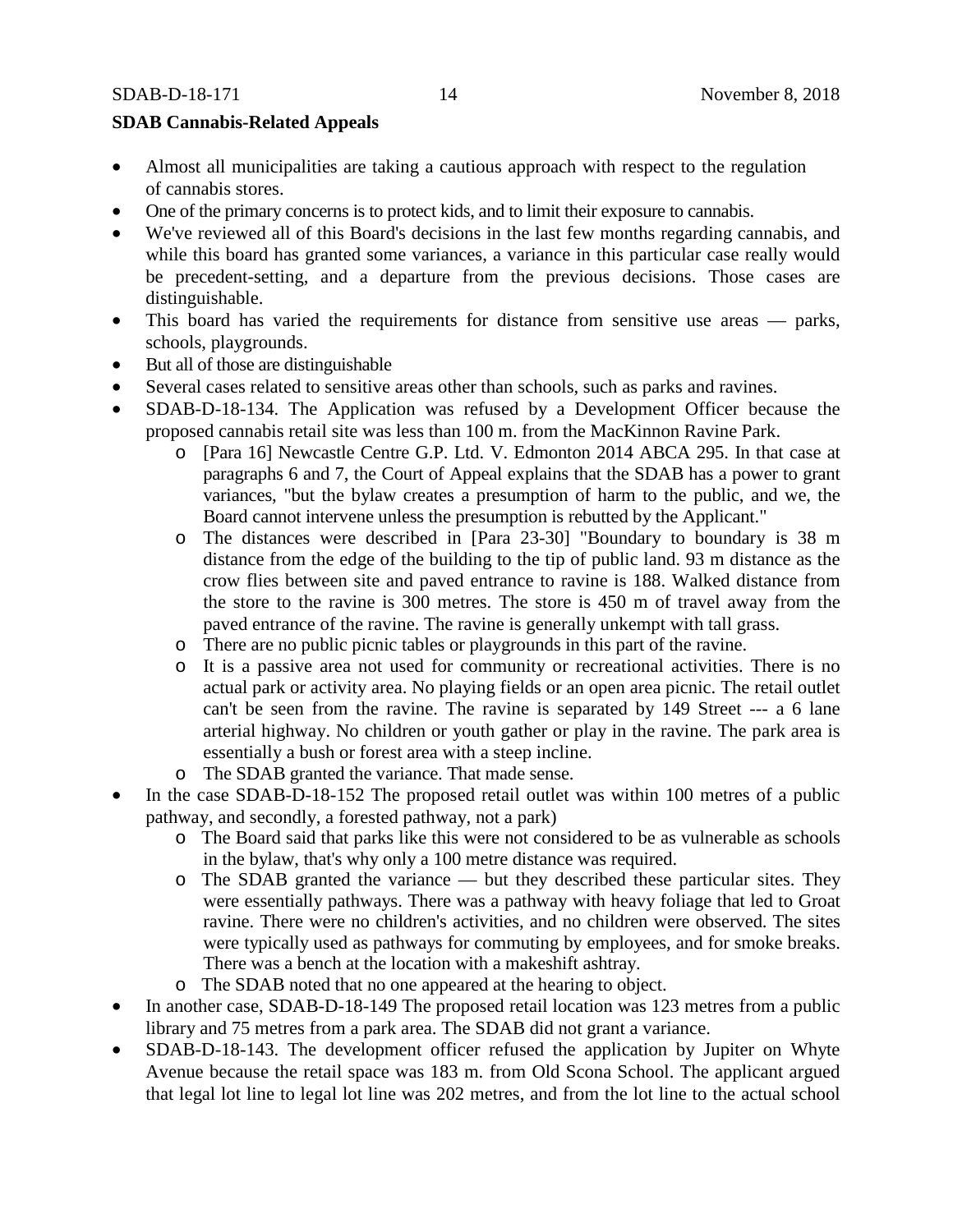was 202 metres. The applicant further argued that the closest part of the school building to the closest part of the retail building was 328 metres. The applicant argued that the City calculates distance "as the crow flies", and does not consider the true physical distance of separation of sites created by buildings or other physical barriers.

- o The Board said the Development Officer was correct in calculating the distance "as the crow flies", from closest point to closest point as that is what the bylaw requires.
- o The appeal was dismissed.
- Two appeals with respect to what might be called schools were granted. Both of those are very different from this case.
- SDAB-D-18-133 Development officer refused the cannabis retail application because the location was too close to the Amiskwaciy High School that is located in the old municipal airport. When measured boundary site to boundary site, the distance between the proposed location and the school was 73 metres. But that was because the airport lands extend well beyond the physical location of the school. It is the largest parcel of land in the City of Edmonton. The proposed site is 393 metres from the actual school. There are no school grounds for the students. Between the two sites, there are two hotels, a parkade, and industrial zoned area, and a 6 lane divided arterial highway.
	- o The SDAB granted the appeal.
	- o [Para 54] As determined by the Court of Appeal decision in Thomas, the application of a general principle to unique circumstances sometimes leads to a ridiculous result. Consistency should not be achieved at the expense of good sense.
	- o [Para 55] It is the responsibility of the Applicant to persuade the Development Authority that a variance can be granted because the test in s. 687 has been met. In this case, the use, value and enjoyment of neighbouring properties will not be negatively impacted by allowing this permitted Use or the variance required.
	- o [Para 56) "section 687(3) of the Municipal Government Act...the test is whether or not granting the variance will be unduly impactful on the neighbourhood and neighbouring properties, and in this case the setback is so large that it cannot possibly have a negative impact.
- Finally, a variance was granted to a proposed retail site that was closer than 200 metres to the Learning Store located on Whyte Avenue. While the Learning Store had some aspects of a school, it was not zoned as an educational facility, but as an administrative and professional building. In fact, if it had been classified as a school, it would not have been properly zoned to operate on Whyte Avenue, The SDAB allowed the appeal, noting that the Learning Store had not been classified as a school or other sensitive site for the establishment of liquor stores, and that this approach was inconsistent.

## **Summary**

- There is a reason for the separation distance between schools and cannabis retail outlets. The distance in the bylaw — 200 metres — is not unreasonable. Many jurisdictions have greater distances.
- The ONLY reason here to vary is that they are not in breach by much. There are no other reasons.
- This is a school, in a residential area. The lot sizes for the school as well as for Fire and Flower are average-sized. Many of those students will attend a daycare two doors down from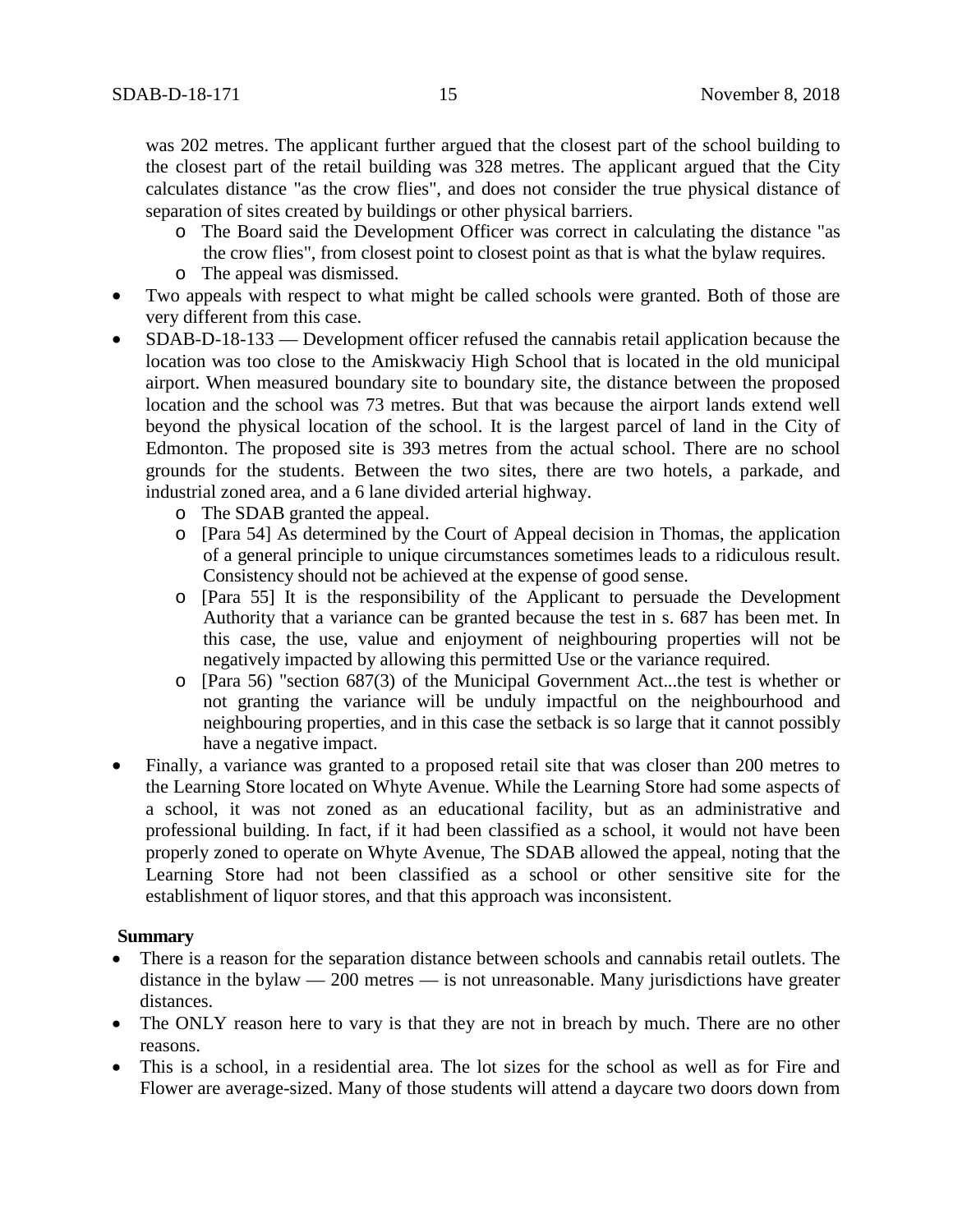Fire and Flower. Their play area will be in the alley where cannabis smokers are likely to congregate. To drop off and pick up their children, parents will park in a church lot and have to pass by Fire and Flower.

- Was the refusal unreasonable? Not at all. That's exactly what the separation distances are there for.
- Should the SDAB relieve Fire and Flower of hardship as a result of the refusal? Our view is that they were aware that they were too close to the school, despite telling the Planning Committee and City Council that they were fully compliant with all of their applications, and they knowingly took their chances at securing a variance at this level, because deep pockets can do that.
- And fairness? Because of the lottery process established by the City, Fire and Flower was processed first. But more than that, The City refuses to process our application until Fire and Flower gets a chance to appeal, even though we are fully compliant, and have invested lots of money ourselves. And even if holding off on our application means that they are now in contravention of the timelines set up in the *Municipal Government Act*.
- I see no unfairness to Fire and Flower.
- Finally, while I recognize that thrust of this appeal is the distance to the school, it is relevant as well that we are supported by the local business community as a small business that is more in keeping with the character of the neighbourhood.
- In conclusion, The SDAB can grant a variance if the proposed development would not
	- (A) unduly interfere with the amenities of the neighbourhood, or
	- (B) materially interfere with or affect the use, enjoyment or value of neighbouring parcels of land.
	- In our view neither of those conditions has been met, and we would ask this Board to dismiss the appeal.
- [38] Mr. Howe and Mr. Clark provided the following responses to questions from the Board:
	- a) The variance of 0.93 metres affects them because they have signed a lease at 9612 82 Avenue. They did their due diligence in selecting this location and it is inconceivable to grant a variance to a company when a fully compliant store exists across the street.
	- b) The value of the neighbourhood is negatively affected if more corporate chains come in. Neighbouring property owners are not in favour of a corporate chain even if they are fully compliant as the managers of a small local business are more invested in the community.
	- c) Their proposed location is more suitable as it is further from the school, patrons of the daycare and school would not be walking past their storefront and people smoking in the alley behind their premises would not be visible to children.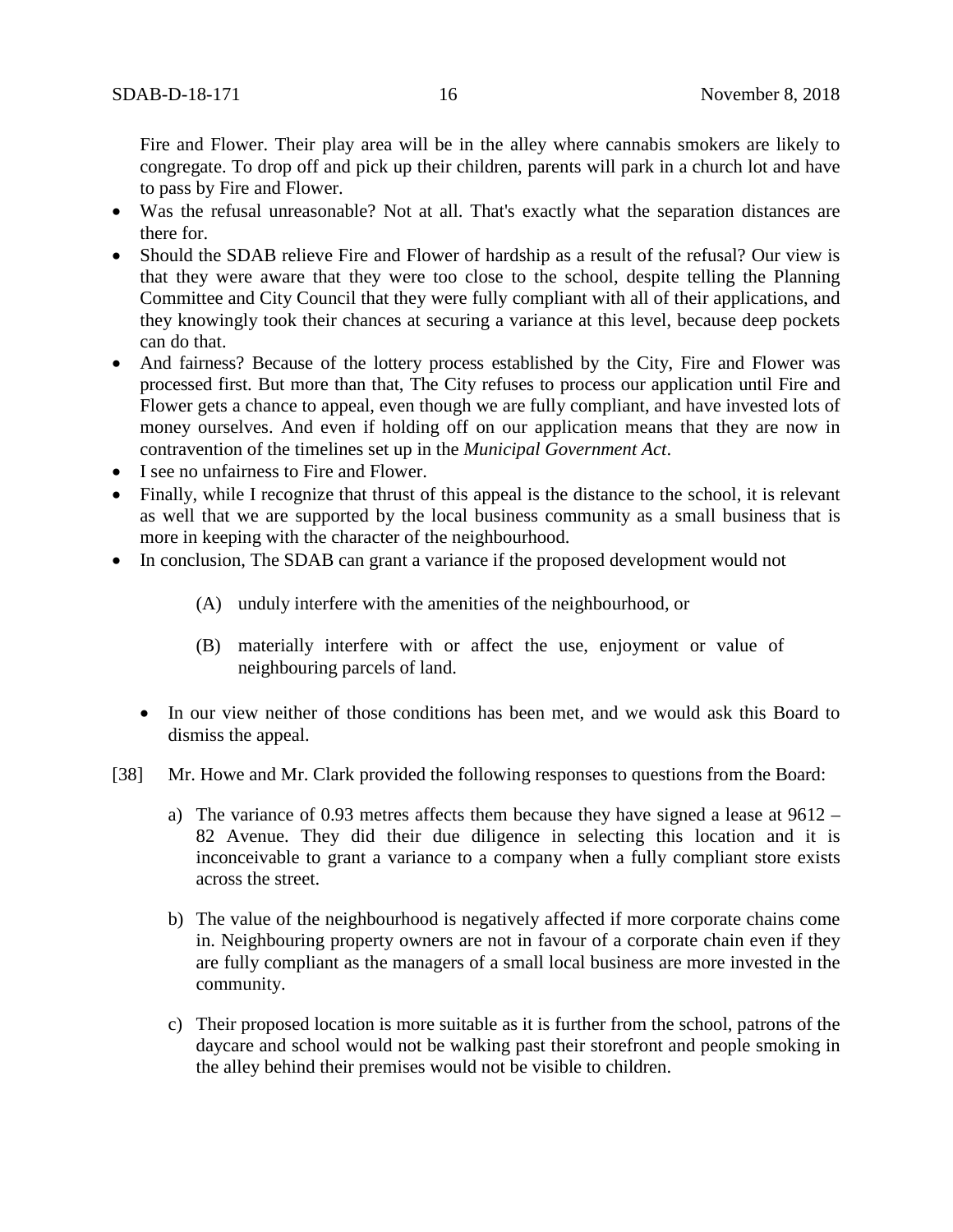- d) They referred to the letters of support from daycare workers and clients, surrounding businesses and the Executive Director of the French Quarter contained in their written submission. They confirmed that the daycare is not yet in operation as it was just approved by the SDAB a few weeks ago (SDAB-D-18-145).
- e) The play area of the daycare is located across the alley from Fire and Flower. This raises a concern if people are smoking in the alley. The number one priority of Federal and Provincial legislation is to keep cannabis away from children. Item 9's development is further away and these concerns are significantly reduced.
- f) They did not speak with owners of the residential properties in the area.
- *iv) Rebuttal of the Appellant*
- [39] Ms. Jamison of Fire and Flower clarified that according to AGLC requirements, no one is permitted to see through the windows of a Cannabis Retail Sales location. They will apply a film glazing to all of the front windows.
- [40] While Mr. Wakefield acknowledges Item 9 on the thoroughness of their submission, he believes it strayed in terms of relevance and contains much speculation and supposition. Most of the concerns raised regarding the Fire and Flower location would also apply to Item 9's proposed store.
- [41] While he can understand Item 9's frustration with the lottery result, the City's position is you have to live with the results of the lottery. The next steps are to carry it forward through the Development Officer and then to this tribunal.
- [42] Character evidence and larger corporations versus small businesses are not relevant considerations.
- [43] This is a Permitted Use and the Board has the authority to grant a variance to the separation distance if the tests under Section 687(3)(d) of the *Municipal Government Act* have been met which is the case here.
- [44] The issues regarding health concerns and criminalization have been resolved at other levels of government. The underlying philosophy behind legalizing cannabis is to stop drug deals from taking place in the lanes.
- [45] Most of the form letters are more in support for Item 9 rather than objecting to the Fire and Flower premises. Nobody appeared in opposition to the proposed development other than a competitor saying a 93 centimetre variance is going to cause harm to the community.
- [46] It is also notable that the Development Officer is not here advocating turning down the requested variance.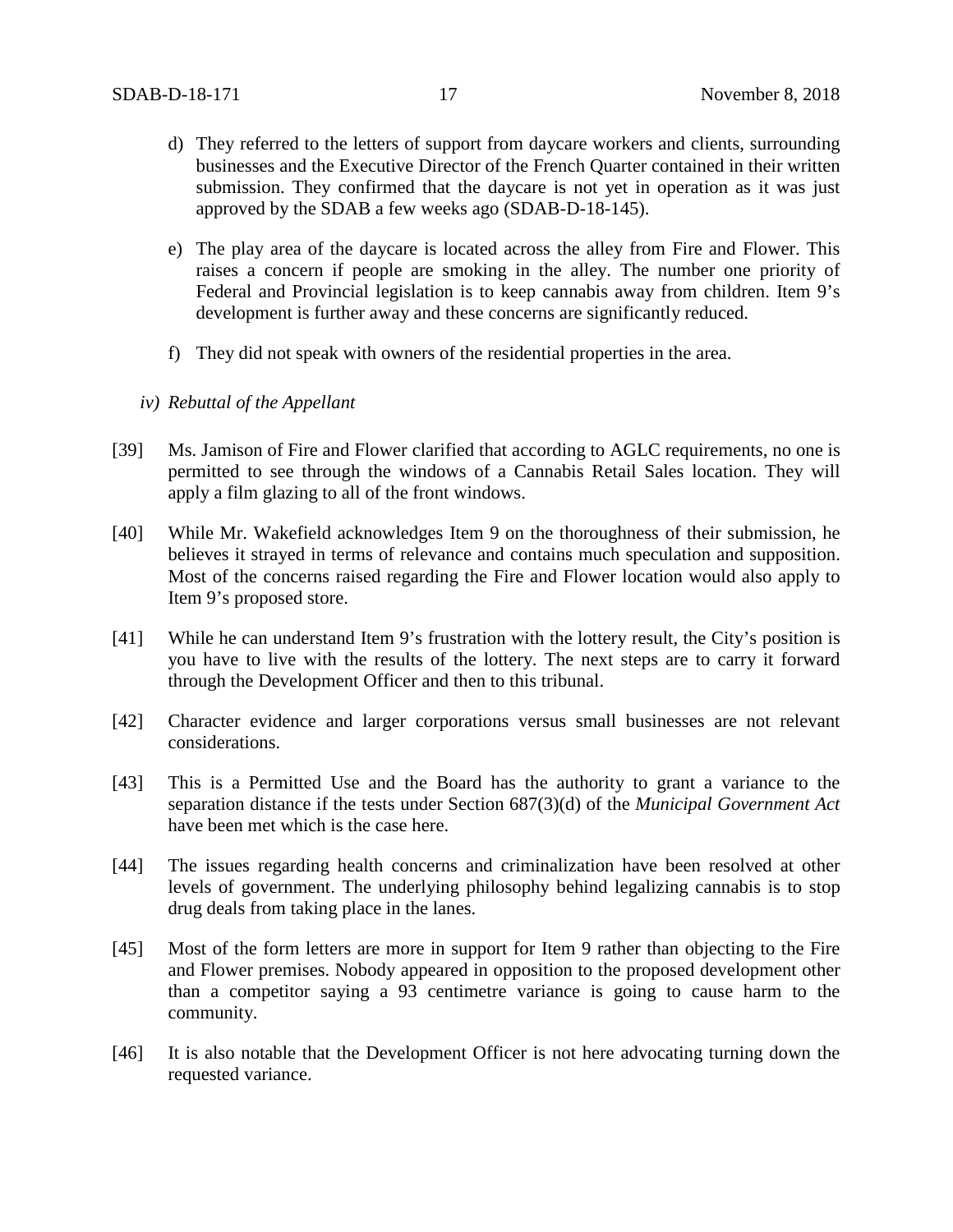- [47] City Council has indicated in its maps and zoning that this is an appropriate area for this type of use. While the proposed location is technically off-side by a fraction, the way the store is actually accessed, its location, orientation and lack of visibility from the school are all factors he asks that the Board take into consideration when considering the granting of the required variance.
- [48] The Appellants provided the following responses to questions from the Board:
	- a) He was not aware of the daycare that had recently been approved by the Board.
	- b) Fire and Flower do not support having smokers in the lane at the rear of their property and will do everything possible to stop this including considering hiring a security person if necessary. Most mature areas of the City have lanes behind their property. This location is no different from many other locations.
	- c) There will be lighting at the rear of the premises; this is part of the security package.
	- d) Mr. Wakefield confirmed he had not yet heard anything regarding this morning's court proceedings.

### **Decision**

- [49] The appeal is ALLOWED and the decision of the Development Authority is REVOKED. The development is GRANTED as applied for, subject to the following CONDITIONS as recommended by the Development Authority:
	- 1. The Cannabis Retail Sales must commence operations within nine (9) months of the date of issuance of this Development Permit.
	- 2. Exterior lighting shall be developed to provide a safe lit environment in accordance with Sections 51 and 58 and to the satisfaction of the Development Officer.
	- 3. Any outdoor lighting for any development shall be located and arranged so that no direct rays of light are directed at any adjoining properties, or interfere with the effectiveness of any traffic control devices. (Reference Section 51 of the Edmonton Zoning Bylaw 12800).

#### NOTES:

- 1. An approved Development Permit means that the proposed development has been reviewed only against the provisions of the Edmonton Zoning Bylaw. It does not remove obligations to conform with other legislation, bylaws or land title instruments such as the *Municipal Government Act*, the ERCB Directive 079, the *Edmonton Safety Codes Permit Bylaw* or any caveats, covenants or easements that might be attached to the Site.
- 2. The Development Permit shall not be valid unless and until the conditions of approval, save those of a continuing nature, have been fulfilled; and no notice of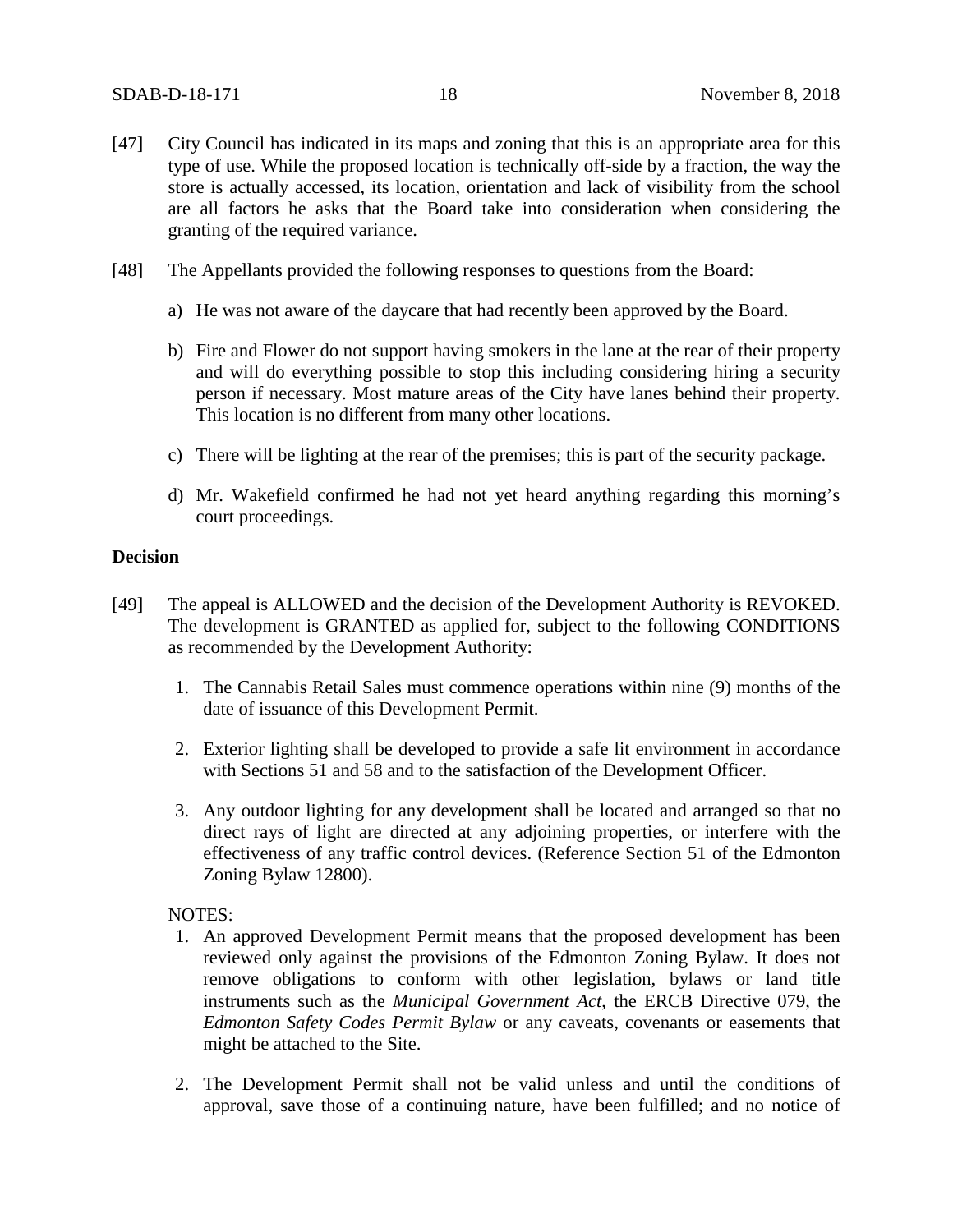appeal from such approval has been served on the Subdivision and Development Appeal Board within the time period specified in subsection 21.1 (Ref. Section 17.1).

- 3. Signs require separate Development Applications.
- 4. The City of Edmonton does not conduct independent environmental checks of land within the City. If you are concerned about the suitability of this property for any purpose, you should conduct your own tests and reviews. The City of Edmonton, in issuing this Development Permit, makes no representations and offers no warranties as to the suitability of the property for any purpose or as to the presence or absence of any environmental contaminants on the property.
- 5. This Development Permit is not a Business Licence. A separate application must be made for a Business Licence.
- [50] In granting the development, the following variance to the *Edmonton Zoning Bylaw* is allowed:
	- a) The minimum required 200 metres separation distance between the Cannabis Retail Sales Site and a School Site (Mill Creek School) pursuant to Section 70(2) is reduced by 1.0 metres to permit a minimum allowed separation distance of 199.0 metres.

#### **Reasons for Decision**

- [51] The proposed development is to change the Use from a Health Services Use to a Cannabis Retail Sales Use.
- [52] Cannabis Retail Sales is subject to regulations under the *Gaming, Liquor, and Cannabis Regulation*, AR143/96. Section 105 deals with the locations of premises described in a cannabis licence and distances between those premises and certain other premises.
- [53] Based on the Appellant's submissions, the Board finds that requirements of those regulations have been satisfied and it has met section 687(3)(a.4) of the *Municipal Government Act* (the "*Act*") which requires that in making this decision, the Board must comply with those requirements*.*
- [54] The Subject Site is located in the CB2 General Business Zone. Pursuant to section 340.2(6) of the *Edmonton Zoning Bylaw* (the "*Bylaw*"), Cannabis Retail Sales is a Permitted Use in this Zone.
- [55] Cannabis Retail Sales is subject to Special Land Use Provisions in section 70 of the *Bylaw*. Sections 70(1),(2) and (3) set minimum separation distances applicable to Cannabis Retail Sales. Based on the evidence before the Board, the proposed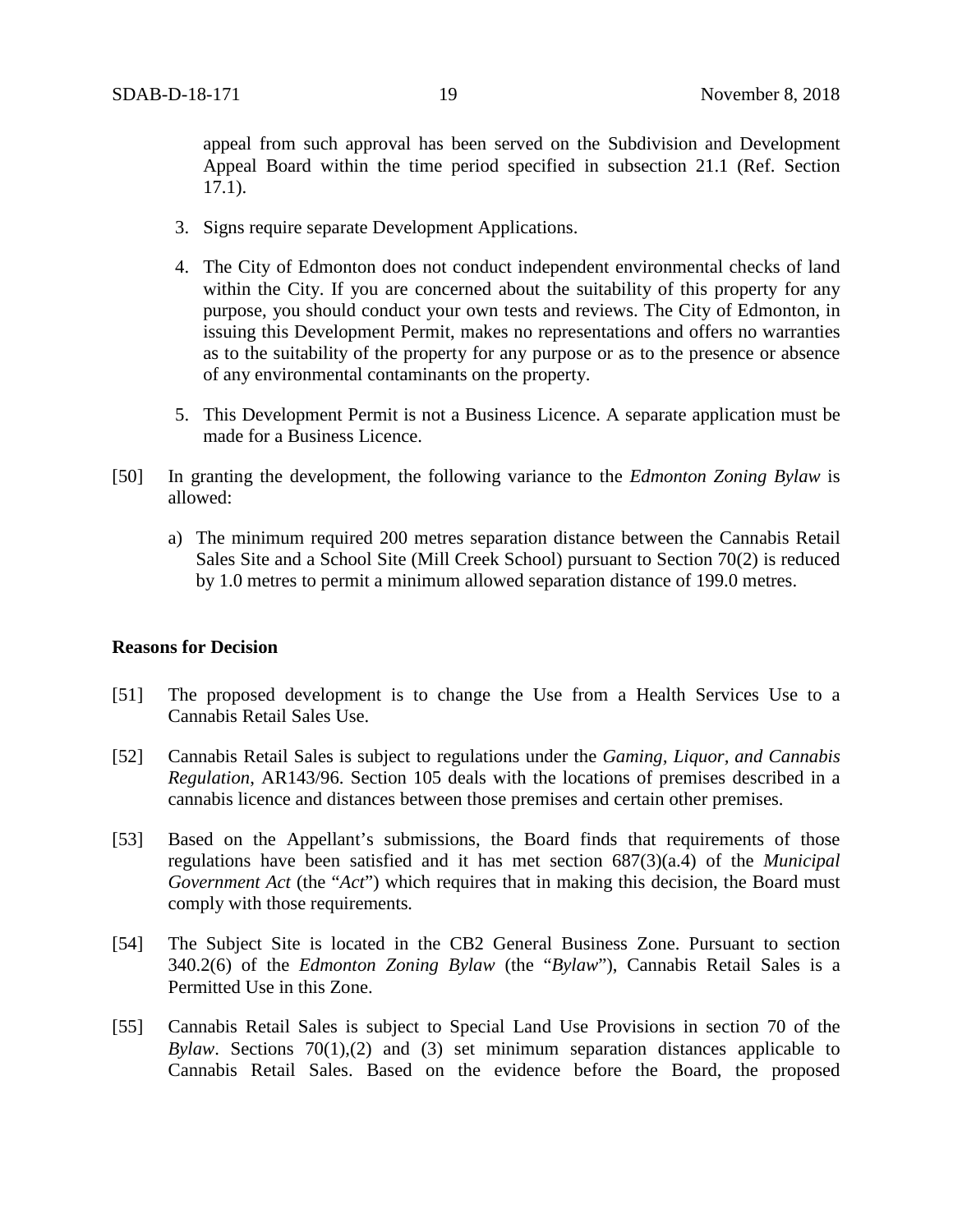development complies with all of the required separation distances, save the distance required to a Site containing an elementary school (the School Site):

70(2) Any Site containing a Cannabis Retail Sales shall not be located less than [200 m](javascript:void(0);) from any Site being used for a public library, or for public or private education at the time of the application for the Development Permit for the Cannabis Retail Sales. For the purposes of this subsection only:

- a. the [200 m](javascript:void(0);) separation distance shall be measured from the closest point of the subject Site boundary to the closest point of another Site boundary, and shall not be measured from Zone boundaries or from the edges of structures;
- b. the term "public library" is limited to the collection of literary, artistic, musical and similar reference materials in the form of books, manuscripts, recordings and films for public use, and does not include private libraries, museums or art galleries; and
- c. the term "public or private education" is limited to elementary through to high schools inclusive only, and does not include dance schools, driving schools or other Commercial Schools.
- [56] Using the Site to Site method of the measurement specified in section  $70(2)(a)$ , the Development Officer determined that the distance between the Subject Site and the closest point of the boundary of the School Site is 199.07 metres.
- [57] Section 70(4) provides: "Notwithstanding Section 11 of this Bylaw, a Development Officer shall not grant a variance to subsection  $70(2)$  or  $70(3)$ ". Therefore, the Development Officer denied the application.
- [58] At the start of submissions, the Appellant agreed with this determination and dropped its first ground of appeal - that the distance is in fact 200 metres. The Board finds that the Development Officer's calculation is correct and a variance to section 70(2) of 1.0 metres is required.
- [59] While the Development Officer cannot grant this variance, the Board may do so in accordance with section 687(3)(d) of the *Act*. The parties cited two Court of Appeal decisions which provide direction regarding the Board's authority to grant the required variance.
- [60] The first case, *Newcastle Centre GP Ltd v. Edmonton (City),* 2014 ABCA 295, involved the Board's authority to grant a variance to a required separation distance between two liquor stores in a zone where that type of development was a Permitted Use.
- [61] Contrary to the written submission of Representatives of Item 9, the Board notes that in *Newcastle*, the Court of Appeal ruled that it is an error for the Board to assume, without any evidence, that the *Bylaw* creates a presumption of harm to the public or that the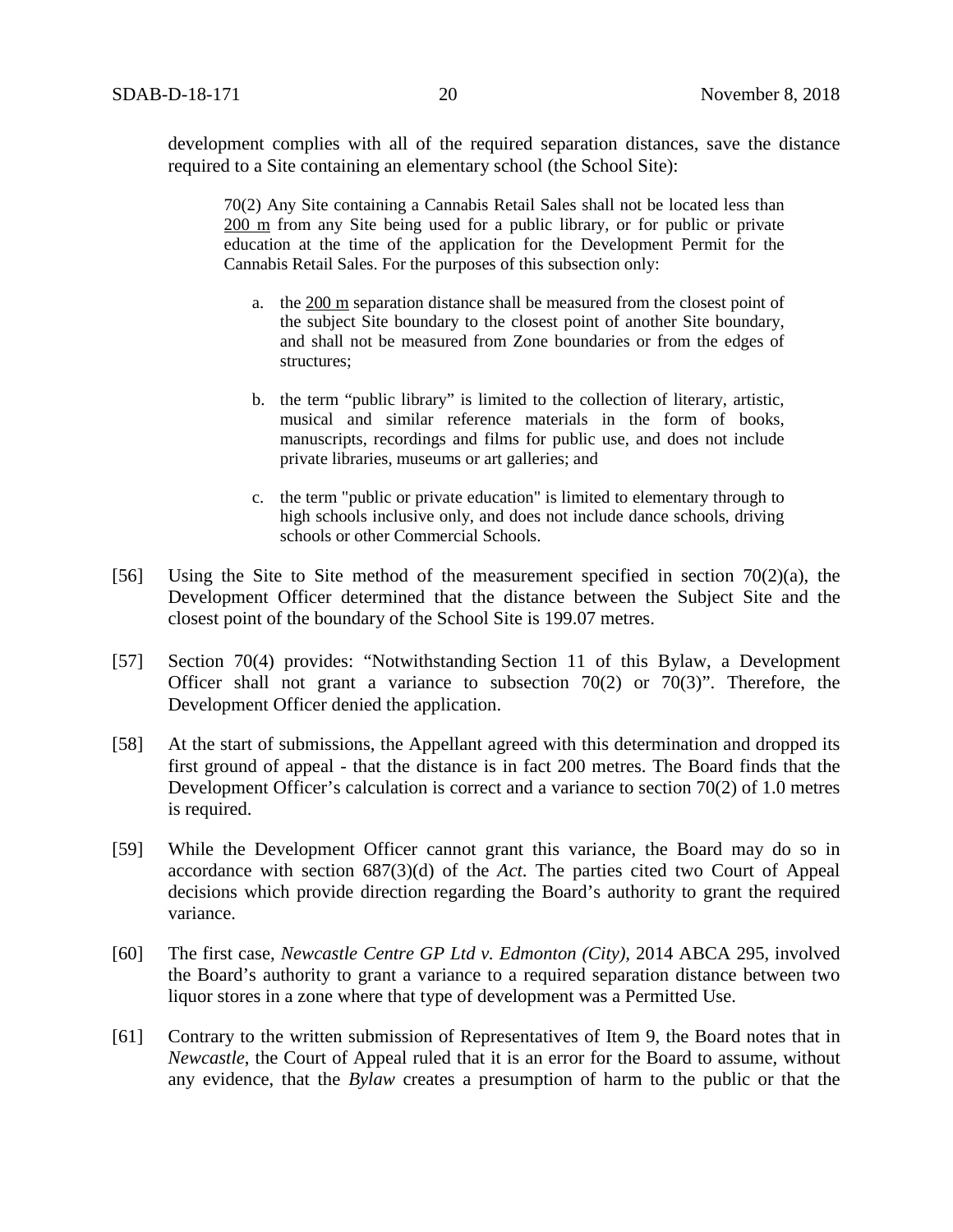Board cannot intervene and grant variances unless that presumption is rebutted by an applicant (at paras 6-7).

- [62] After making that conclusion, the Court of Appeal continued on to discuss the Board's obligation to provide reasons when it denies variances, stating (at paras 11-12):
	- [11] Were the Board's Reasons adequate? Was the result of applying the proper tests in s 687(3)(d) so obvious as to require no explanation in the Reasons? No. It is not self-evident that or how two liquor stores within 500 meters would interfere with neighbourhood amenities, nor that or how they interfere with or affect use, enjoyment, or value of neighbouring pieces of land. This is not a boiler factory in a residential neighbourhood. The problem only arises because there would be two liquor stores in the area. One alone is a permitted use.
	- [12] Therefore, if there is any interference with neighbourhood amenities, or with use, enjoyment, or value of other land parcels, the Board had a duty to explain that in its Reasons, and it did not. A mere conclusory statement does not suffice, and that is all that paragraph 10 is.
- [63] Second, in *Thomas v Edmonton*, 2016 ABCA 57, the Court of Appeal addressed the Board's authority to waive the requirement for public consultation under the Mature Neighbourhood Overlay. In the course of that decision, the Court of Appeal also commented more generally upon the Board's power to vary development regulations:

What then is the rationale for this exception? Statutory plans and land use bylaws set out general development standards that are common to all lands in a specific area. These standards are typically defined with precision so that everyone understands what a particular site can be used for, and what can be constructed thereon. But as with all line-drawing, it is recognized that there will be cases in which a strict application of the set standards could lead to an unreasonable result. To relieve against hardship, the Legislature has conferred on subdivision and development appeal boards the authority to relax – that is vary, dispense with or waive – development standards in the applicable land use bylaw providing certain conditions as set out in s 687(3)(d) are met. (at para 29)

[64] As noted by the counsel for the Development Authority, the Court of Appeal also provided a caution against over-extending the authority to allow variances:

> Section  $687(3)(d)$  constitutes an exception to the general rule requiring that the SDAB comply with the *Zoning Bylaw*. While the specific overtakes the general, as is usually the case with exceptions, the exception under s 687(3)(d) of the *Act* should not be interpreted so as to defeat the SDAB's general obligation under s 687(3)(a.1) to comply with the *Zoning Bylaw* which the exception modifies. An exception may pre-empt the general theme of the law. Indeed, that is its purpose.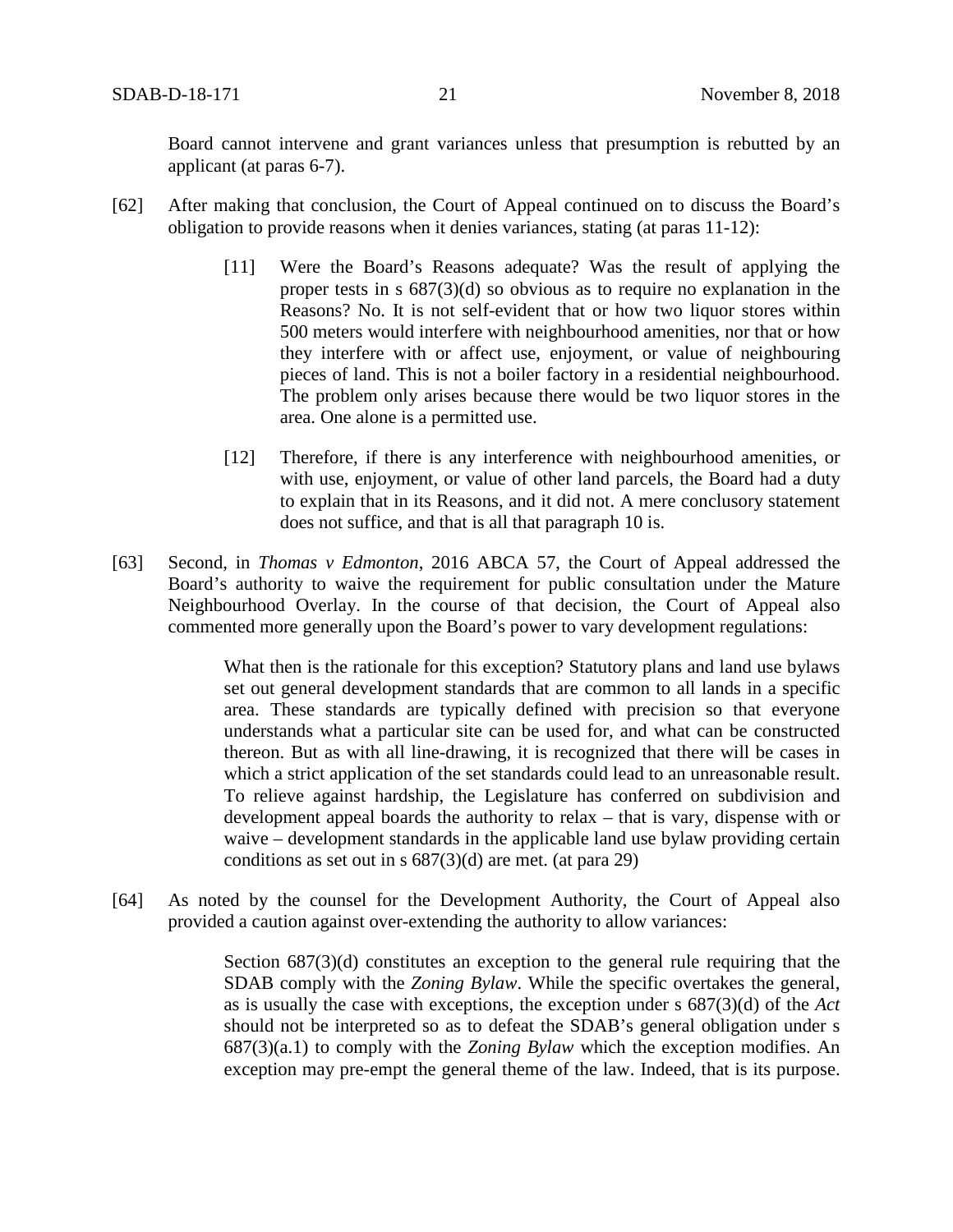But logically it should only do so as precisely as the legislators intended. (at para 16)

- [65] The Development Officer did not appear at the hearing, but did provide written materials. In his written report, the Development Officer acknowledged that the proposed development is a Permitted Use. He made no arguments with respect to the impacts of Cannabis Retail Sales Use generally and merely indicates that a variance of approximately 1 metre is required without further comment or evidence to suggest that this particular variance will cause a negative impact.
- [66] In the legal brief submitted to the Board, the Counsel for the Development Authority indicates that they do not oppose the Board's exercise of discretion in a reasonable fashion, but argue that the Board should be cautious because the enacted setbacks reflect the concerns of the community and because the impacts of Cannabis Retail Sales Uses are not yet known. The brief does not provide any additional comment or evidence with respect to the impact of the 1.0 metre variance to separation distance required in this particular case.
- [67] Representatives from Item 9 attended the hearing to present their written submission and supporting documents and also to speak in opposition to the appeal on behalf of themselves and their landlord who owns a property across Whyte Ave to the north. While the Board notes that this property is outside the 60 metre notification zone, it is in fact 67 metres from the Subject Site and the Board elected to hear from these opponents of the permit.
- [68] Item 9 Representatives raised a series of objections to the proposed Cannabis Retail Sales Use. The Board considered each one in turn.
- [69] The Board found that many of these objections had little if any relevance to the required variance at issue in this appeal:
	- a) Item 9 Representatives stated that they have a pending application for a competing Cannabis Retail Sales Use to be located across Whyte Avenue to the north. Part of their motivation for speaking in opposition to the appeal is the fact that given their relative placement in the Expression of Interest Lottery employed by the City to evaluate and approve these Uses, their own proposed location will no longer be fully compliant and available of right per Section 642(1) of the *Act* if the Appellant's application is approved. The Board notes that its task in this case under section  $687(3)(d)$  is to determine the impact of the required 1.0 metre variance for the proposed Permitted Use. The Board finds Item 9's concern to be unrelated to the potential impacts of the required variance at issue in the current appeal.
	- b) They argue that the appeal should be refused because the Appellant's made some misstatements to Council during hearings about the Expression of Interest Lottery and also should have exercised more diligence to find a fully compliant location that could be approved as a Class A permit. Issues concerning the submissions to Council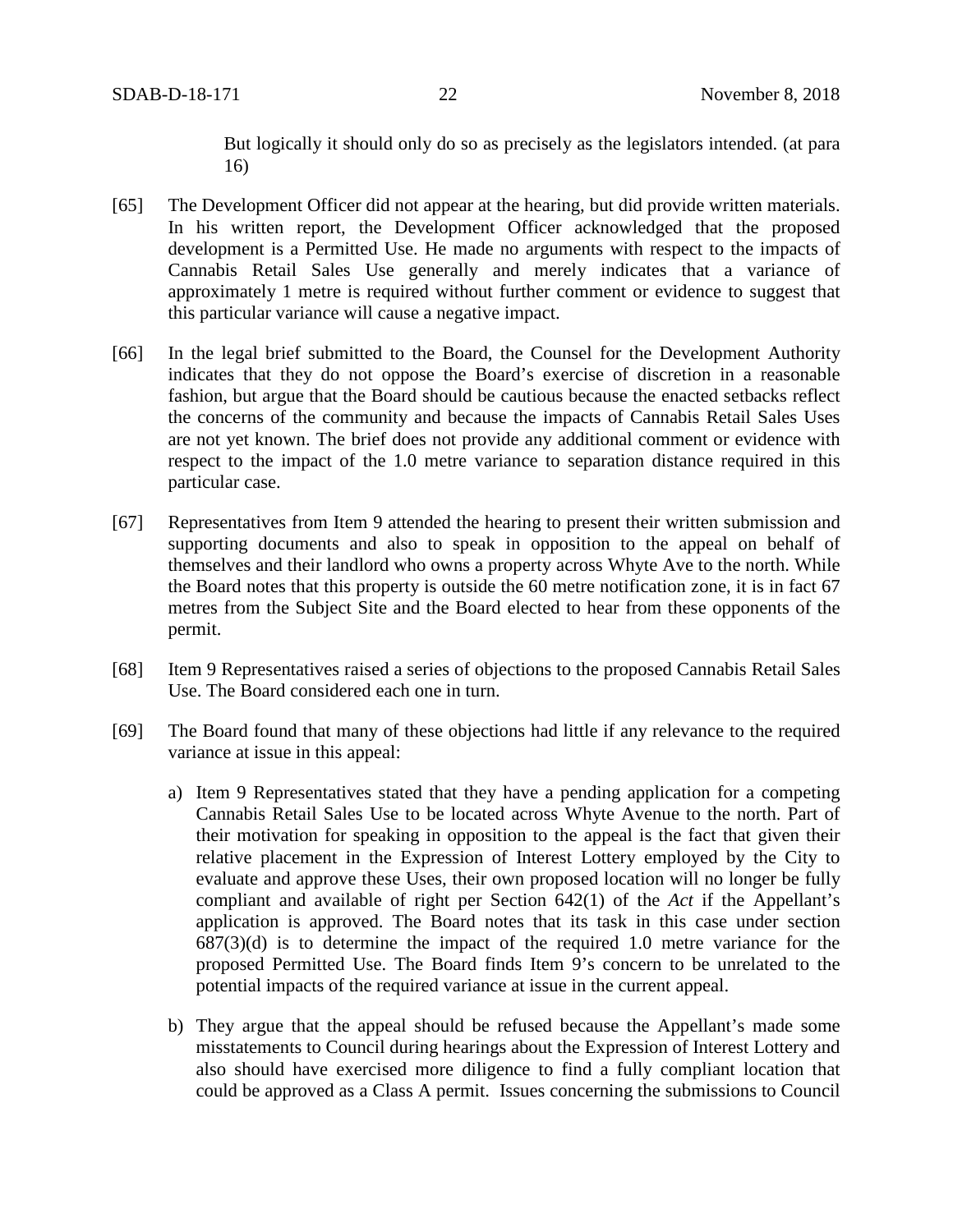about a potential lottery process and the Appellant's veracity or diligence in choosing a prospective location are not relevant to this appeal and have not been given any weight.

- c) Item 9 Representatives argued that they will experience hardship due to their placement in the lottery as they executed a 5 year lease in anticipation of approval of a fully compliant Permitted Use development. The Board notes that Item 9's application is not under appeal before it. Further, the potential loss of income or private issues between Item 9 and its landlord arising out of the terms of their contractual arrangements have no relationship to the planning impacts associated with the required variance. The Board did not take Item 9's lease or business plans into account in making its determination.
- d) One of the central arguments advanced by Representatives of Item 9 is that the Appellant is a national chain and therefore will have a negative impact on this area as opposed to Item 9 which, as a local business, will improve the amenities of the area. The Board has not given any weight to this argument for two reasons. First, the Board regulates Uses, not Users. Development permits are issued and flow with land - they are not restricted to any particular owner. Second, the Representatives for Item 9 provided no evidence to support their opinion about the relative advantages and impacts of local versus non-local businesses.
- [70] The Board also considered the letters of objection collected and submitted by Item 9 Representatives:
	- a) Item 9 provided several signed one-page form letters from people associated with the Child Care Services Use recently approved on the block face and from other nearby commercial business owners. The Board carefully reviewed these form letters and notes that the main objection once again is that the Appellant is a national large corporation and not a small local business. The letters do indicate that "The national, large, corporation's proposed Site is too close to an elementary school contrary to the requirements of the City of Edmonton bylaw", however they do not mention that the actual variance is less than one metre or specify a harm. Further, the Item 9 Representatives noted that the individuals who signed these form letters were in support of Item 9's Cannabis Retail Sales Use which is to be located less than 70 metres from the Subject Site and that mainly this support for their business was due to the local ownership of Item 9.
	- b) The Executive Director of Edmonton French Quarter Business Association also supported Item 9's application as it would be fully compliant, had engaged the local business community and was locally owned and operated. The author notes they have had no contact with the Appellants and provides no comment on the 1.0 metre variance.

The Board gave these letters little weight as they did not address the impact of the variance and also stressed the issue of the type ownership of the competing businesses,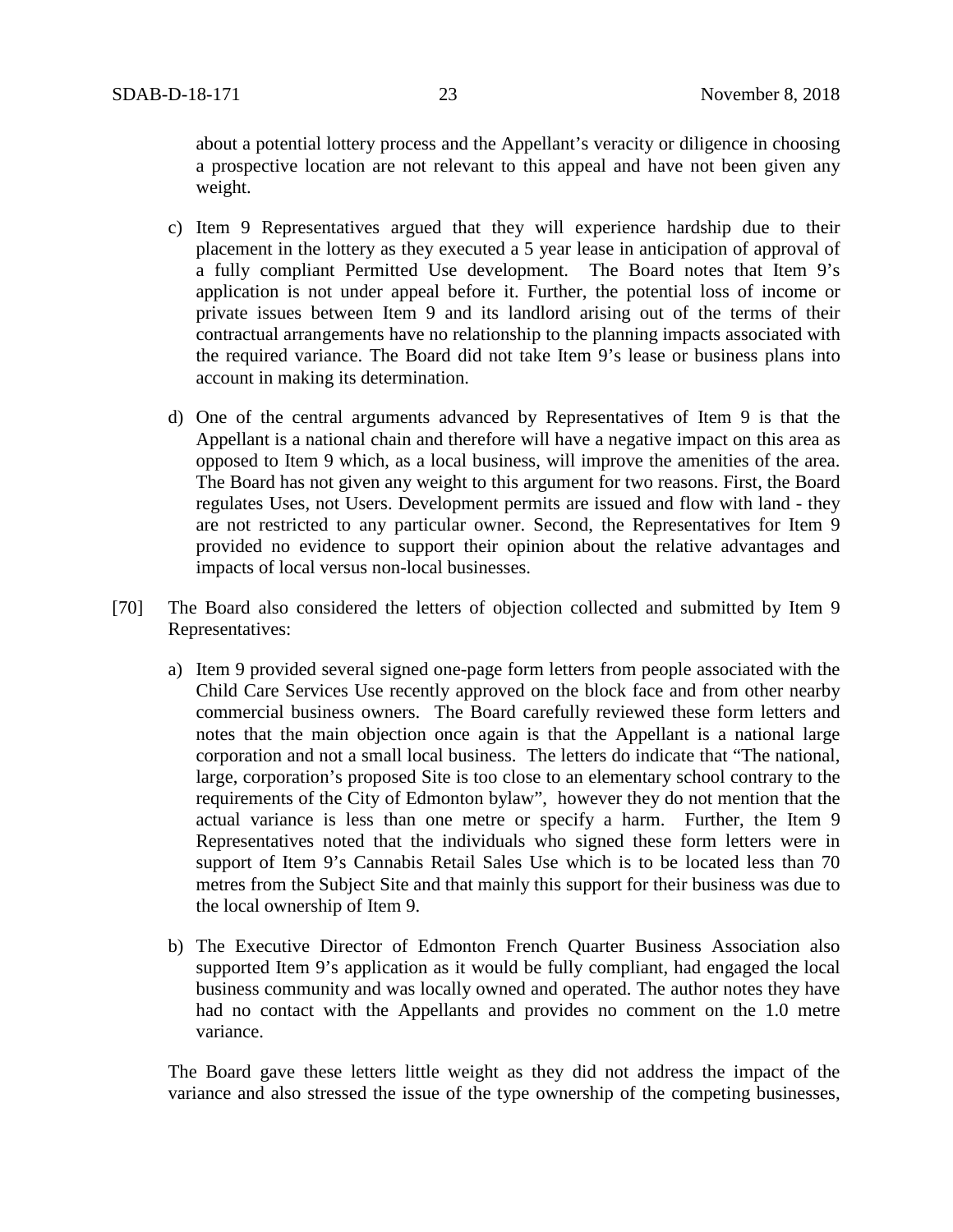which the Board has indicated is not a relevant consideration. It is not the role of the Board to assess the relative virtues of the appellant/applicants versus the prospective applicants, it is tasked to assess the impact of the a variance allowing the proposed Permitted Use to be located 1.0 metres closer to the School Site than the minimum than the *Bylaw* allows.

- [71] Based on the evidence provided by the Appellant, the Board finds that the proposed 1.0 metre reduction in the minimum separation distance required between the School Site and the Subject Site is unlikely to have any material impact on surrounding properties or the amenities of the area:
	- a) The proposed development is effectively two steps shy of full compliance. The size of a variance is not always indicative of its impact. However, the Board accepts the Appellant's argument that in this case a variance of 0.93 metres or two steps is *de minimis*.
	- b) The Representatives of Item 9 argued that the proposed Cannabis Sales Use should be denied because of the recently approved Child Care Services Use located on the block face and because children may be exposed to cannabis use in the rear lane as they come from the school to the Child Care Services Use and as they pass the Cannabis Retail Sales Use on route to the off-site parking spaces approved for the Child Care Services Use. The Board disagrees for several reasons. First, there are no separation requirements for Child Care Services, which unlike Cannabis Retail Sales, is a Discretionary Use under the applicable *Bylaw* provisions. Second, all children passing the Cannabis Retail Sales Use will be accompanied by either their parents or child care staff if they are in transit to the school. Third, Item 9 representatives were unable to say and it is hard for the Board to conceive how two more steps between the school Site and the Cannabis Retail Sales Use would be materially different in terms of exposure. Fourth, based on the materials before the Board in this appeal, it is speculative to assume legal or illegal smoking will increase markedly in the rear lane. Further, the Board heard evidence that the owner of the proposed development has a business interest in addressing the issue of smoking in the rear lane which may result in an overall reduction in smoking near the proposed development.
	- c) The actual walking distance from the Subject Site to the School Site is 272.3 metres as opposed to the 199.07 metres distance "as the crow flies".
	- d) There is no visibility from the school boundary to the proposed development due to intervening commercial and residential buildings.
	- e) The Subject Site is located in an existing building in a small walkable commercial area straddling Whyte Avenue immediately west of 96 Street which has been identified by Council as an appropriate area for the type of development that has been proposed.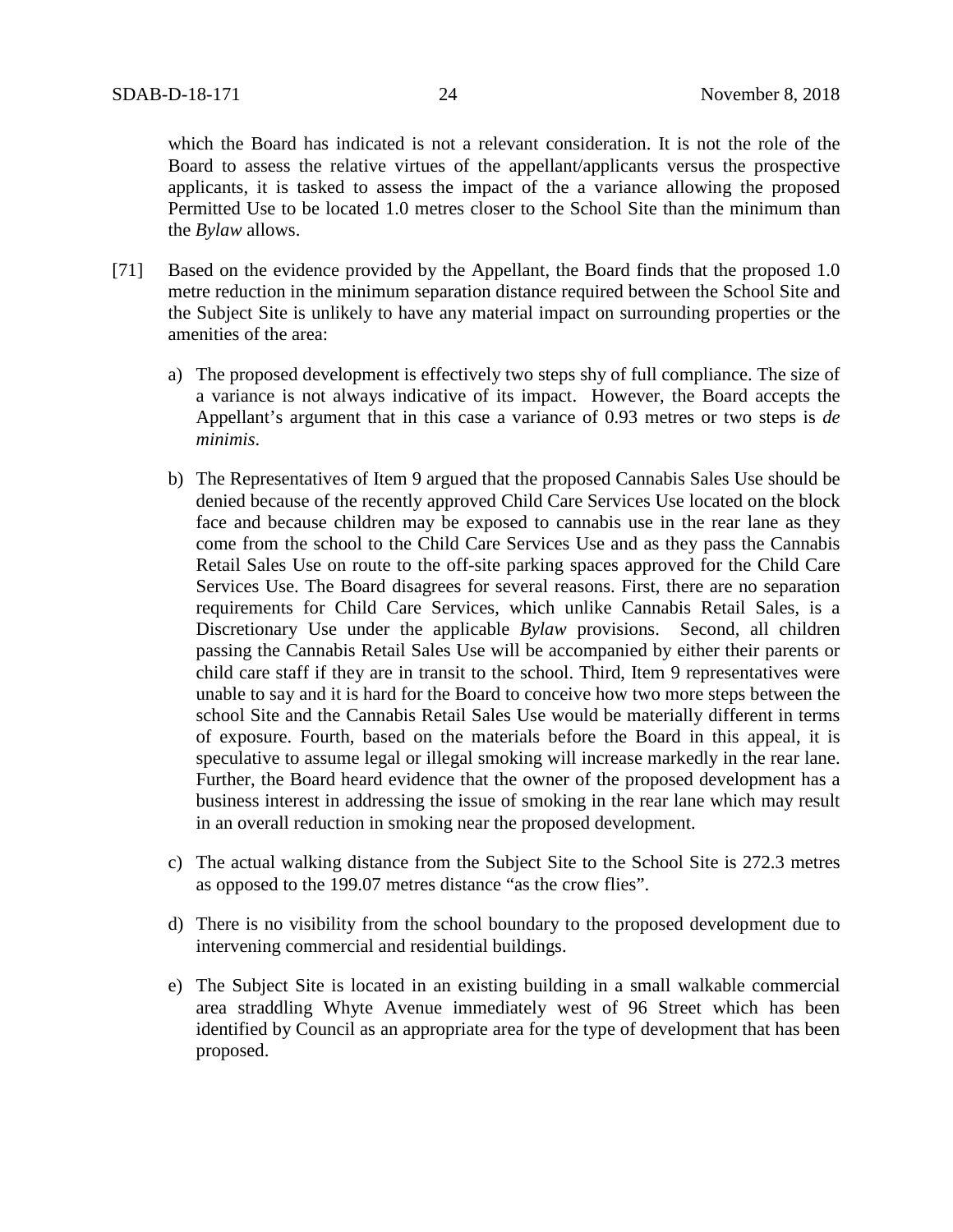- [72] For these reasons, the Board finds that the proposed development will not unduly interfere with the amenities of the neighbourhood nor materially interfere with or affect the use, enjoyment or value of neighbouring parcels of land.
- [73] On a final note, at the oral hearing on October 24, 2018, the Appellants and the Representatives of Item 9 both stated that they wished to proceed. However, Counsel for the Appellant indicated that they would keep the Board apprised of a concurrent judicial application initiated by Item 9 for an order of *mandamus* compelling the Development Authority to issue a development permit for a Cannabis Retail Sales Use at Item 9's site.
- [74] The hearing of this appeal concluded on October 24, 2018.
- [75] The Board was subsequently informed that the Court of Queen's Bench refused the application for *mandamus* on October 31, 2018 on the basis that it was premature as the Development Officer is entitled to wait 40 days to render a decision (the period expires on November 20, 2018) and that, in the absence of a decision after that date, Item 9 will have the right to appeal the deemed refusal to the Board.
- [76] Given the arguments advanced on behalf of the Appellant in the Queen's Bench application, Counsel for Item 9 now argues that its vested right to a permit is a factor that must be considered in deciding the current appeal (Fire and Flower's Appeal) and that this Board ought to either: adjourn this appeal until the outcome of Item 9's eventual appeal is known; or, dismiss this appeal because no evidence was received to support a variance to the 200 metres separation distance from Item 9's site and parties did not receive notice of this additional variance.
- [77] The Board declines Item 9's requests.
- [78] The Board's authority to hear appeals from decisions of the Development Officer is set out in the *Act* and subject to the specific restrictions and conditions therein with respect to the grounds of appeal and prescribed timelines.
- [79] Fire and Flower's grounds for appeal were triggered per section 685(2) of the *Act* by the Development Officer's decision to refuse development permit number 287111261-001 for a Cannabis Retail Sales at the Subject Site.
- [80] Sections 686 and 687 prescribe various time lines and conditions applicable to this appeal. One of the conditions set out in the *Act* is the Board's mandatory obligation pursuant to section 687(2) which provides "The subdivision and development appeal board must give its decision in writing together with reasons for the decision within 15 days after concluding the hearing."
- [81] The Board finds that there is no statutory basis to ignore section 687(2) or vary it by granting what amounts to an adjournment or stay pending the outcome of a potential future application for another development (Item 9's potential appeal).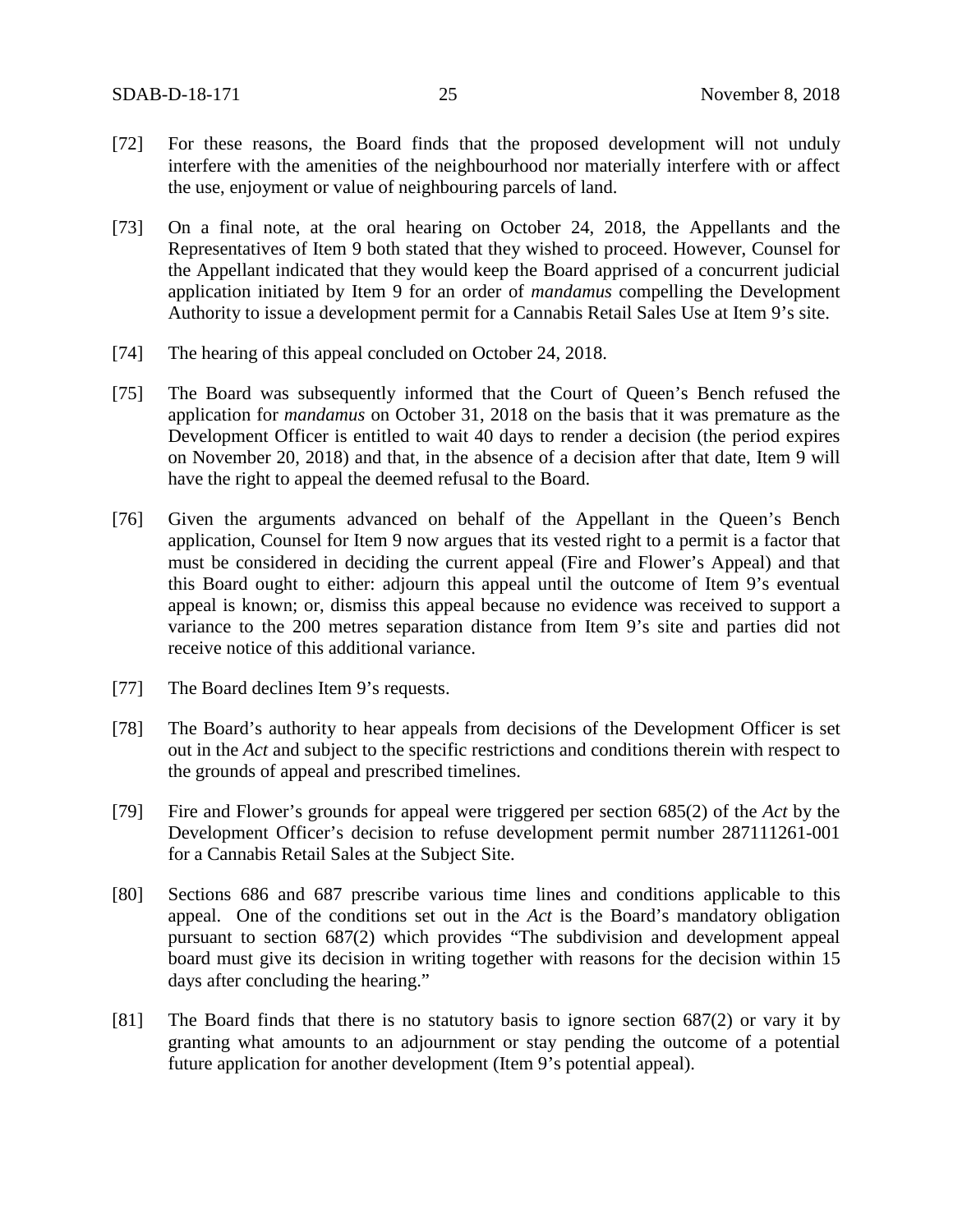- [82] Item 9 has every right to make the vested right argument and any other argument it chooses should its permit application proceed to an appeal before the Board. However, any appeal commenced by Item 9 is a separate matter which will be evaluated on its merits in accordance with the *Act* in the normal course. Item 9's potential arguments in a separate possible future appeal do not permit this Board to defer the production of written reasons as required by section 687(2) of the Act for Fire and Flower's current appeal.
- [83] The Board further notes that at the commencement of the oral hearing, representatives for Item 9 withdrew their prior request that the Board adjourn the Fire and Flower appeal. They provided extensive submissions at the Board hearing about the proposed development, its potential impact on their pending application and the variance to section 70 as the judicial application was simultaneously proceeding. Based on the evidence of all the participants at the time, there were no approved Cannabis Retail Sales located closer than allowed to the proposed development. That situation has not changed.

KChimau s)

Kathy Cherniawsky, Presiding Officer Subdivision and Development Appeal Board

Board Members In Attendance: R. Handa, A. Nagy, A. Bolstad

cc: Development & Zoning Services – I. Welch / H. Luke City of Edmonton Law Branch – M. Gunther Item 9 Inc. J. Agrios – Kennedy Agrios LLP K. Wakefield / O. Oladipo – Dentons T. Jamison / D. Parenteau - Fire and Flower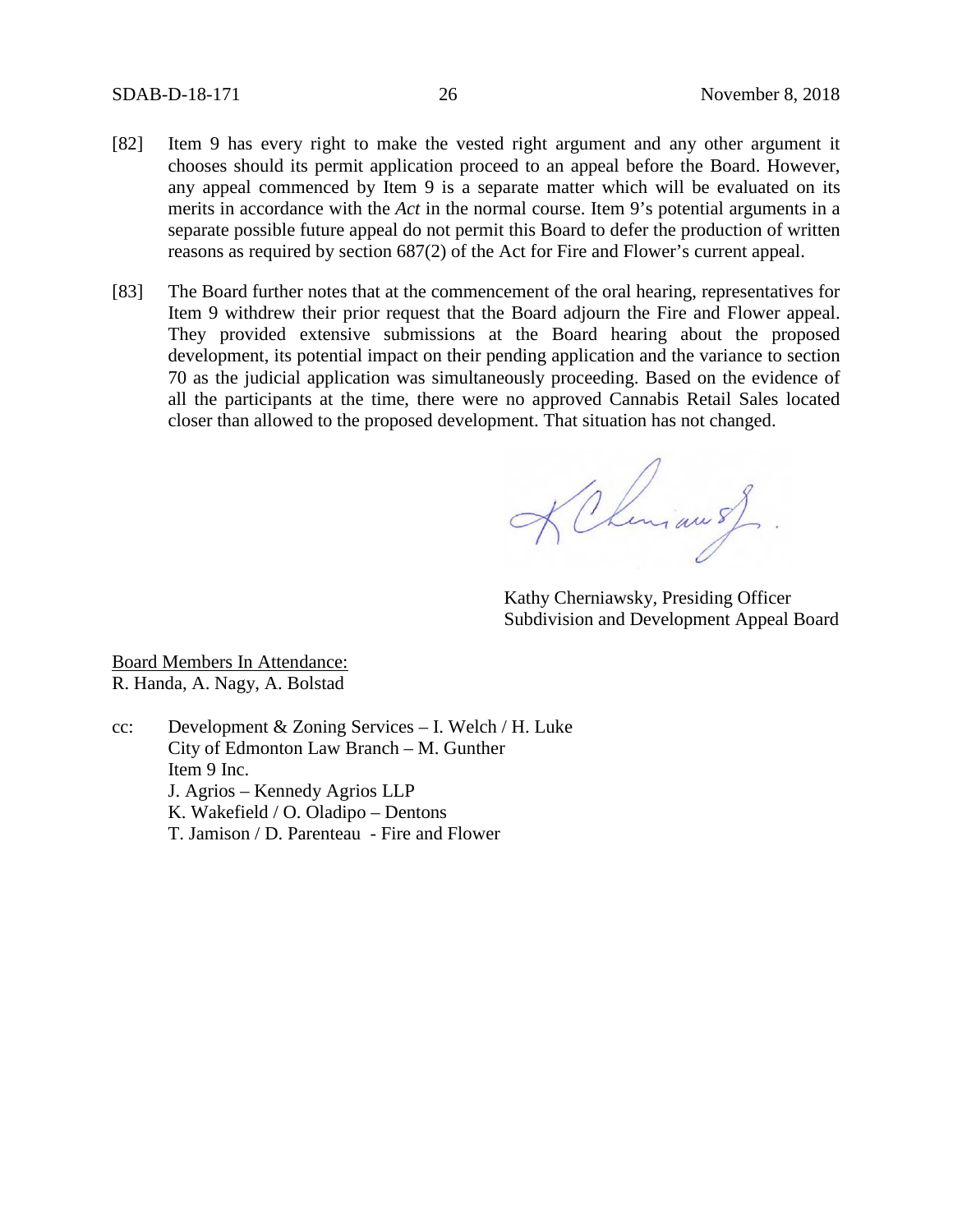## **Important Information for the Applicant/Appellant**

- 1. This is not a Building Permit. A Building Permit must be obtained separately from the Sustainable Development Department, located on the 2nd Floor, Edmonton Tower, 10111 – 104 Avenue NW, Edmonton, AB T5J 0J4.
- 2. Obtaining a Development Permit does not relieve you from complying with:
	- a) the requirements of the *Edmonton Zoning Bylaw*, insofar as those requirements have not been relaxed or varied by a decision of the Subdivision and Development Appeal Board,
	- b) the requirements of the *Alberta Safety Codes Act*,
	- c) the *Alberta Regulation 204/207 – Safety Codes Act – Permit Regulation*,
	- d) the requirements of any other appropriate federal, provincial or municipal legislation,
	- e) the conditions of any caveat, covenant, easement or other instrument affecting a building or land.
- 3. When an application for a Development Permit has been approved by the Subdivision and Development Appeal Board, it shall not be valid unless and until any conditions of approval, save those of a continuing nature, have been fulfilled.
- 4. A Development Permit will expire in accordance to the provisions of Section 22 of the *Edmonton Zoning Bylaw, Bylaw 12800*, as amended.
- 5. This decision may be appealed to the Alberta Court of Appeal on a question of law or jurisdiction under Section 688 of the *Municipal Government Act*, RSA 2000, c M-26. If the Subdivision and Development Appeal Board is served with notice of an application for leave to appeal its decision, such notice shall operate to suspend the Development Permit.
- 6. When a decision on a Development Permit application has been rendered by the Subdivision and Development Appeal Board, the enforcement of that decision is carried out by the Sustainable Development Department, located on the 2nd Floor, Edmonton Tower, 10111 – 104 Avenue NW, Edmonton, AB T5J 0J4.

*NOTE: The City of Edmonton does not conduct independent environmental checks of land within the City. If you are concerned about the stability of this property for any purpose, you should conduct your own tests and reviews. The City of Edmonton, when issuing a development permit, makes no representations and offers no warranties as to the suitability of the property for any purpose or as to the presence or absence of any environmental contaminants on the property.*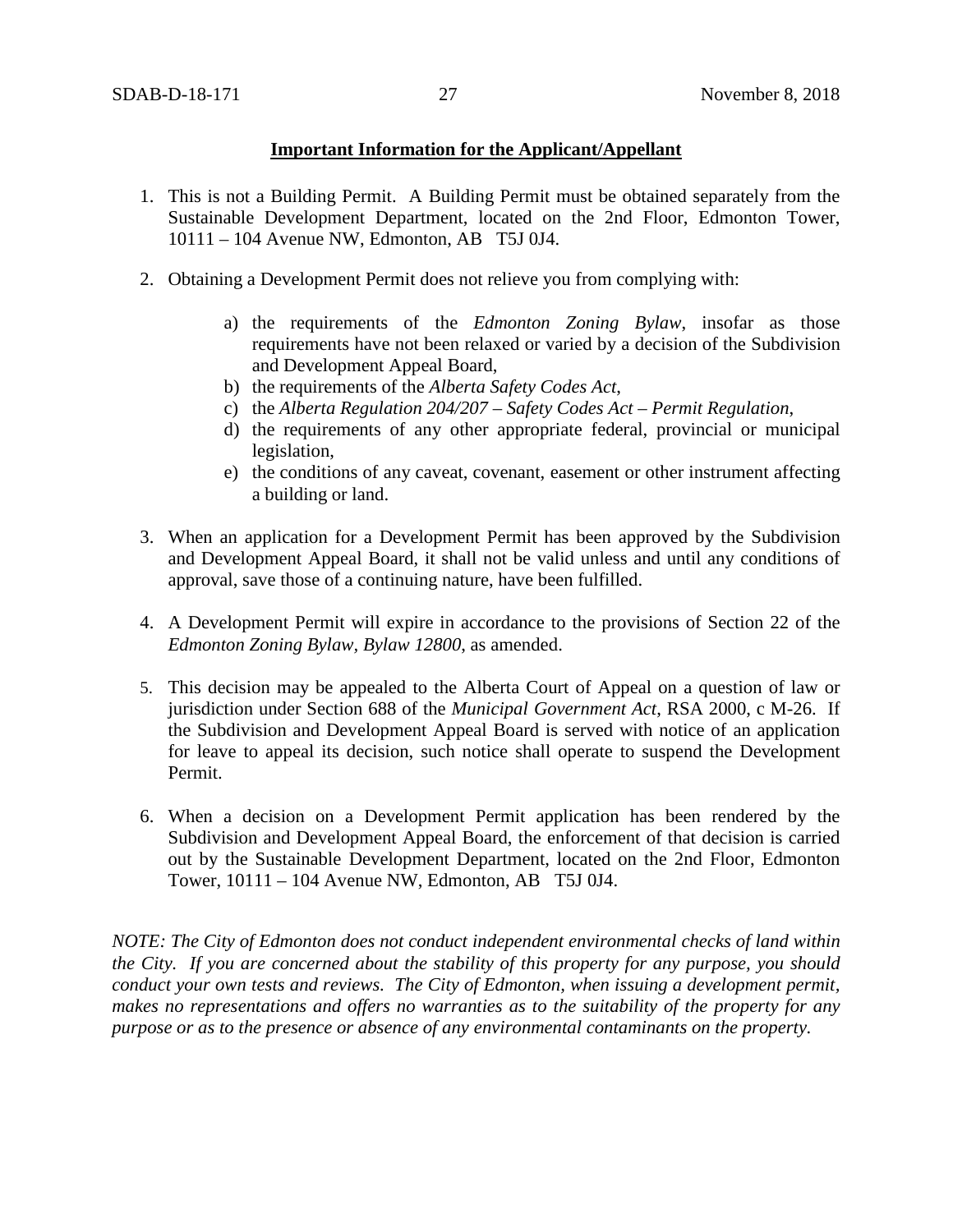

*10019 – 103 Avenue NW Edmonton, AB T5J 0G9 P: 780-496-6079 F: 780-577-3537 [sdab@edmonton.ca](mailto:sdab@edmonton.ca) edmontonsdab.ca*

Vicky's Homes #501, 14032 - 23 Avenue NW Edmonton AB T6R 3Z6

Date: November 8, 2018 Project Number: 258185317-005 File Number: SDAB-D-18-172

# **Notice of Decision**

[1] On October 24, 2018, the Subdivision and Development Appeal Board (the "Board") heard an appeal that was filed on September 25, 2018. The appeal concerned the decision of the Development Authority, issued on September 25, 2018, to refuse the following development:

> Construct exterior alterations to a Single Detached House (additional driveway)

- [2] The subject property is on Plan 1424124 Blk 14 Lot 91, located at 4131 Cameron Heights Point NW, within the RSL Residential Small Lot Zone. The Cameron Heights Neighbhourhood Structure Plan applies to the subject property.
- [3] The following documents were received prior to the hearing and form part of the record:
	- Copy of the Development Permit application with attachments, proposed plans, and the refused Development Permit;
	- The Development Officer's written submissions;
	- The Appellant's written submissions; and
	- Online responses.
- [4] The following exhibits were presented during the hearing and form part of the record:
	- Exhibit A Summary of Community Consultation and two more signatures in support

## **Preliminary Matters**

- [5] At the outset of the appeal hearing, the Presiding Officer confirmed with the parties in attendance that there was no opposition to the composition of the panel.
- [6] The Presiding Officer outlined how the hearing would be conducted, including the order of appearance of parties, and no opposition was noted.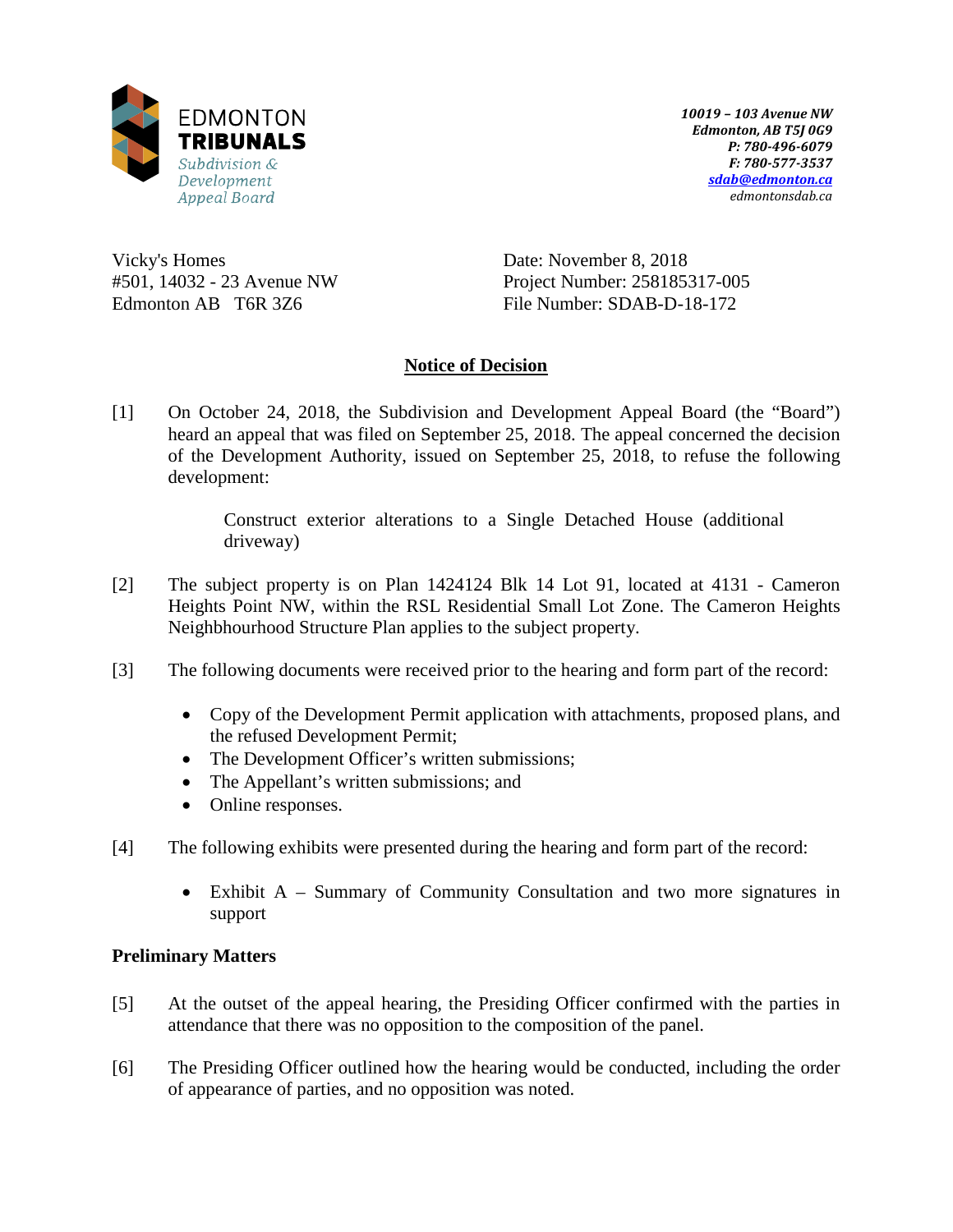[7] The appeal was filed on time, in accordance with Section 686 of the *Municipal Government Act*, RSA 2000, c M-26 (the "*Municipal Government Act*").

### **Summary of Hearing**

- *i) Position of the Appellant, Ms. V. Kujundzic, Vicky's Homes*
- [8] Ms. Kujundizic is the home owner as well as the builder of the subject property. She has chosen this location as her personal primary residence as the developer will allow a taller garage (the "trailer garage") to be built that will fit a trailer. She has a work truck with a 17 foot long trailer that she wants to park in the garage.
- [9] Due to an error on the original plot plan, the second driveway leading to the trailer garage was not shown. The City approved the house with two forms of garage access; therefore, it is obvious that there needs to be some way to access the trailer garage. When the second driveway was added to the plot plan and submitted for a development permit, it was refused.
- [10] The City suggested that they access the trailer garage door from the side driveway and that concrete be poured across for access. This is not feasible as the turning radius would be too tight to enable her to get the trailer into the garage.
- [11] She disagrees with the Development Officer's statement that allowing the variance would unduly interfere with or affect the use, enjoyment or value of neighbouring properties. She referred to her photo submission confirming that a number of houses in the immediate area also have two driveways. One house five doors down has exactly the same configuration as what she is proposing. Her house would not look out of place at all if it had two driveways.
- [12] She spoke to as many people as possible within the notification area. There are still many empty lots in the area, a number of them are owned by her company and, two of the owners have been away for weeks and could not be reached. Ms. Kujundizic submitted two more signatures in support of the proposed development as well as documentation of the community consultation she had conducted (Exhibit A).
- [13] She provided the following responses to questions from the Board:
	- i) The driveway would be the width of the single garage.
	- ii) She suggested some different options for changes to the landscaping but the Chair clarified that the Board does not negotiate changes and is looking at the application that is currently before them.
	- iii) The house is partially built. The structure is there and it is currently at the rough-in stage.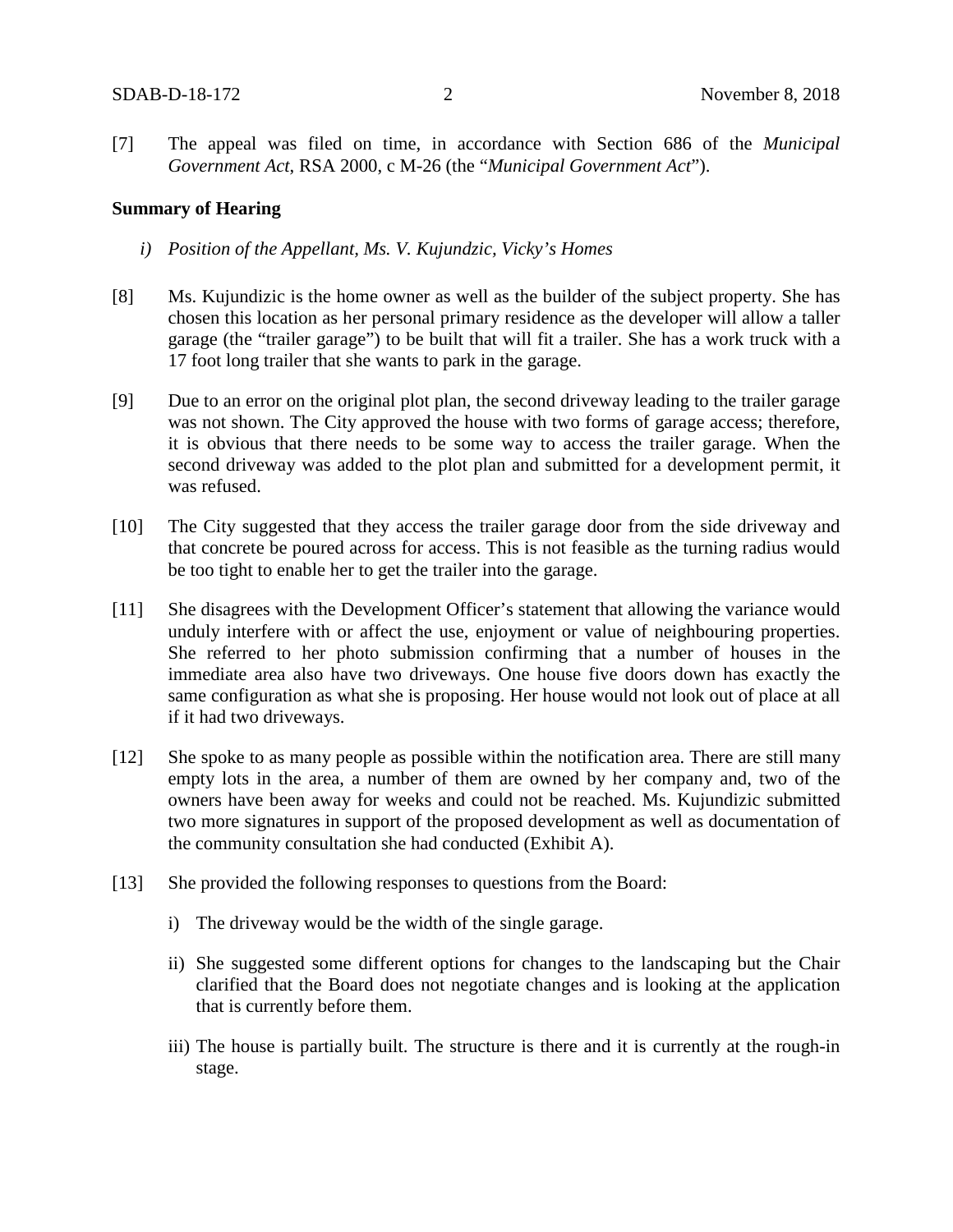- iv) She confirmed that she has a Development Permit for the house with a four car garage on the side as well as the single trailer garage in the front. They need the room to park her work truck and trailer, store building supplies as well as to park her husband's personal and company vehicles. The trailer is too high to fit into the side garage and she does not want to create an eye sore for the neighbours by parking it on the street. She does not have a shop where it can be parked as they work out of show homes.
- v) Curb crossings was not raised as an issue by the City. She showed that all of the similar driveways in the area just use the rolled curb as access.
- vi) The driveway is very long and a vehicle can easily be seen exiting the garage by pedestrians. As a mother of three, safety is a concern to her as well.
- vii)There is ample street parking in the area as the majority of homes have multiple garages. None of the neighbours she consulted voiced any concerns about a negative impact on street parking. There would still be sufficient room to park a vehicle on the street between the two driveways.
- viii) She has read the recommended conditions of the Development Officer and has no issues with any of them.
- ix) While there is no Community League that covers the subject area, she did reach out to the Community League located in the other part of Cameron Heights; no response was received. There is no Home Owners Association in this area.
- x) Only one of the houses in the submitted photos with an existing double driveway was built by her company.
- *ii) Position of the Development Officer, Mr. J. Folkman*
- [14] The Development Authority was not in attendance at today's hearing and the Board relied on Mr. Folkman's written submission.

#### **Decision**

- [15] The appeal is ALLOWED and the decision of the Development Authority is REVOKED. The development is GRANTED as applied for to the Development Authority, subject to the following CONDITIONS:
	- 1. This Development Permit does not include approval for a Home Based Business. A separate application must be made for a Home Based Business Development Permit.
	- 2. Absolutely no parking is allowed within the required front yards/setbacks. (Reference Section 54.2 of the *Edmonton Zoning Bylaw No 12800*)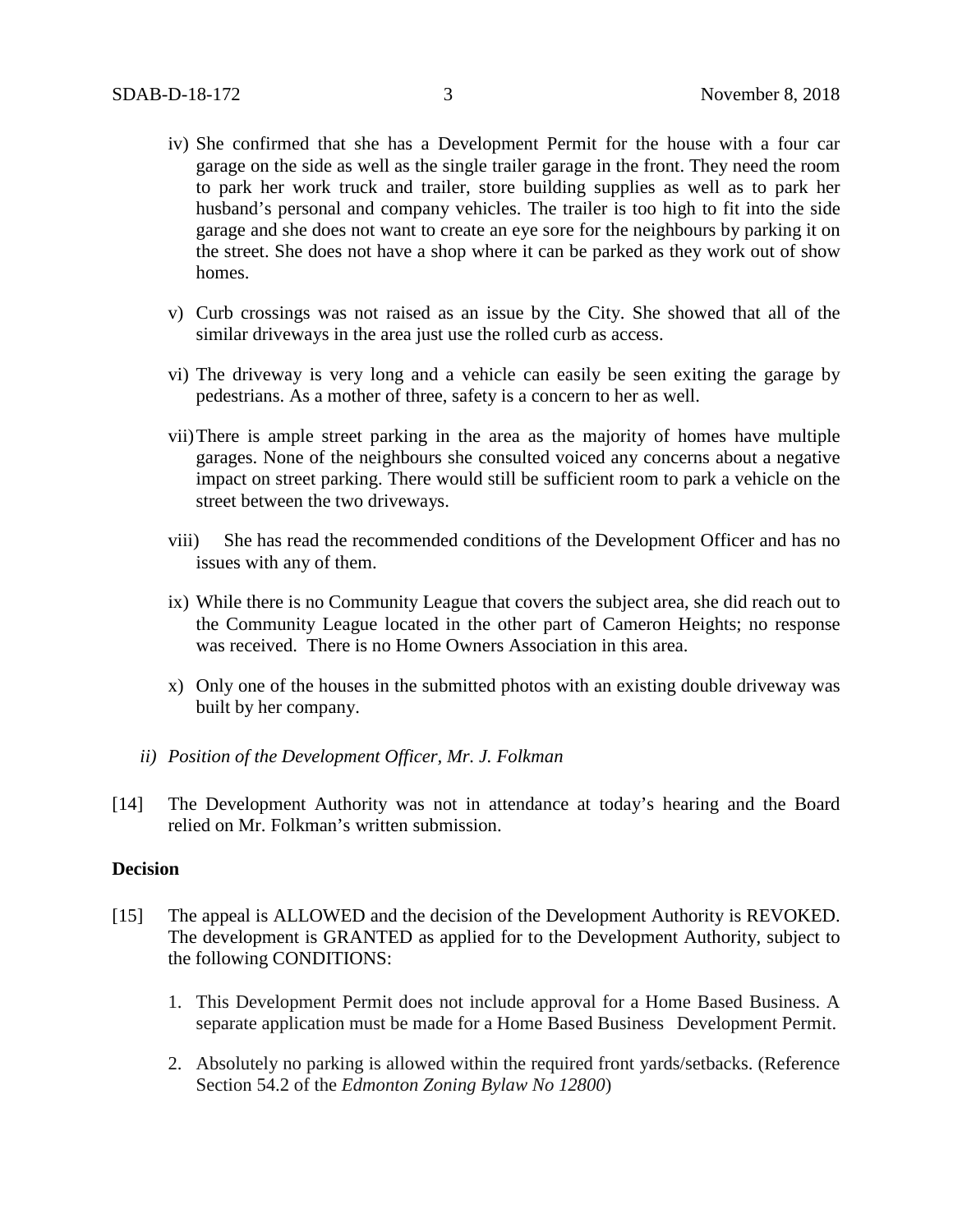- 3. An approved Development Permit means that the proposed development has been reviewed only against the provisions of the *Edmonton Zoning Bylaw*. It does not remove obligations to conform with other legislation, bylaws or land title instruments such as the *Municipal Government Act*, the ERCB Directive 079, the *Edmonton Safety Codes Permit Bylaw* or any caveats, covenants or easements that might be attached to the Site.
- 4. Lot grades must match the Engineered approved lot grading plans for the area. Contact Lot Grading at 780-496-5500 for lot grading inspection inquiries.
- [16] In granting the development, the following variance to the *Edmonton Zoning Bylaw* is allowed:
	- 1. Section 54.1(4) is waived to allow for the Driveway size and configuration shown in the approved Plot Plan for the subject site in the RSL Residential Small Lot Zone.

#### **Reasons for Decision**

- [17] Single Detached Housing is a Permitted Use in the RSL Residential Small Lot Zone.
- [18] This subject development application is for an additional driveway to serve an existing overhead door that is attached to the approved front attached garage.
- [19] The Board finds that the proposed development would meet the Board's test under Section 687(3)(d) of the *Municipal Government Act* for the following reasons:
	- i) The Appellant provided evidence that many neighbouring properties had developments of similar configurations (including two separate front access driveways) which suggests that this type of development is consistent with the neighbouring parcels of land and the character of the nieghbourhood.
	- ii) Moreover, this consistency suggests that the development would not unduly interfere with the amenities of the neighbourhood. The proposal is consistent with the streetscape on the side of the road where the subject premises is located.
	- iii) Furthermore, the Board heard evidence that ample street parking is available along the flanking side lot lines of the two properties located across the street and that in this neighbourhood street parking was not common given the abundance of parking in garages and driveways. No concerns were raised by neighbours regarding the impact the proposal would have on the availability of street parking.
	- iv) The Appellant provided evidence of community consultation and obtained support from several neighbouring parcels within the 60 metre radius. This suggests there would be no material interference or effect on the use, enjoyment or value of neighbouring parcels of land.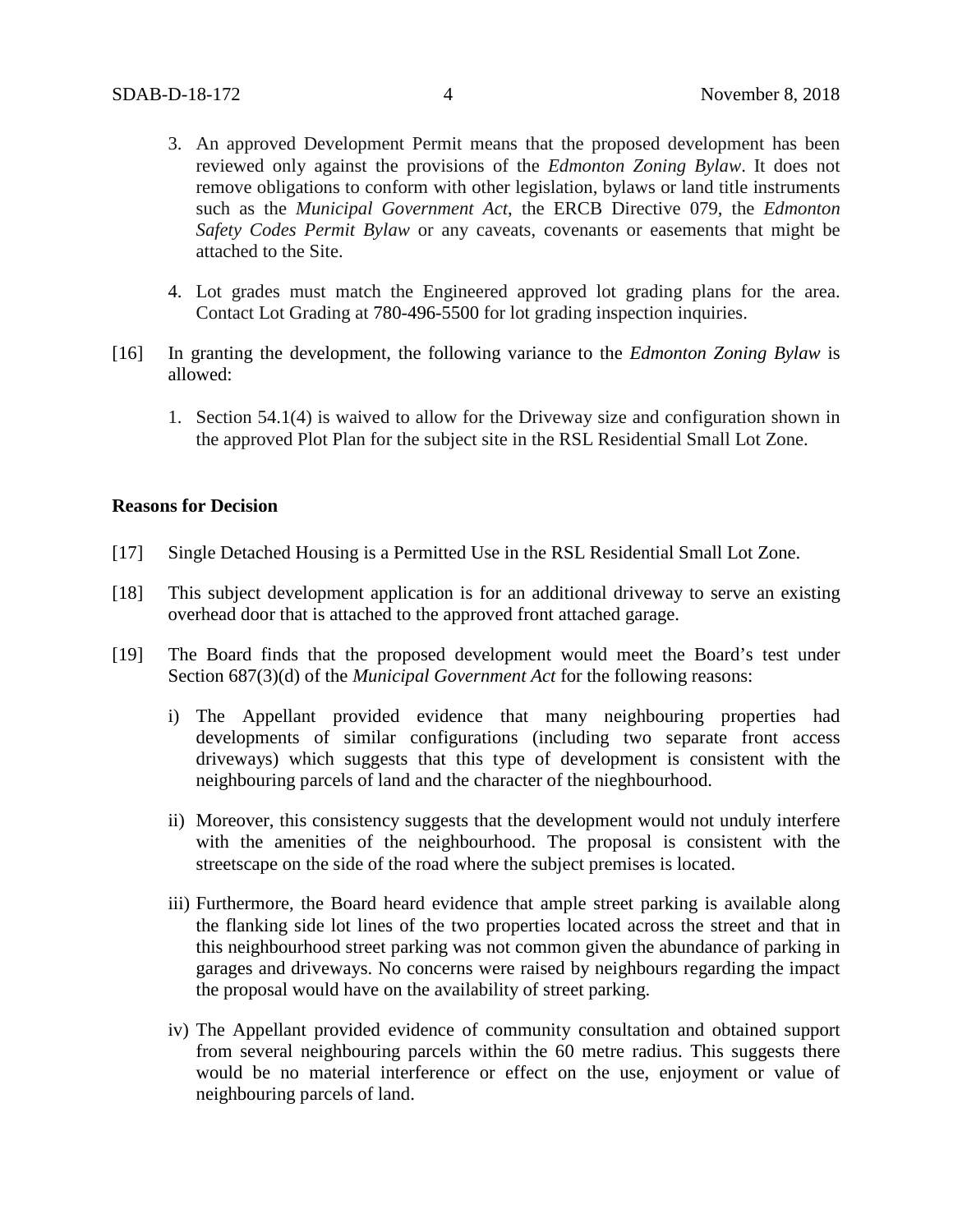- v) The original development permit for the house contemplated the existence of an overhead door leading to the trailer garage. While there was an error on the plot plan as it failed to indicate the driveway, the original dwelling application implied that vehicular access would occur from the street. The Appellants indicated that the City suggested adding a paved area along the front yard in front of the attached garage to connect the trailer garage overhead door access to the existing driveway. The Board notes that this type of access may comply with section 54; however, it would have substantially the same visual impact from the street. Furthermore, it would eliminate the majority of greenspace indicated on the submitted plans and the Board accepts the Appellant's submission that this configuration would also create challenges for maneuverability and potentially add to conflicts with passing pedestrians. Given the circumstances, a second direct access may have less negative impacts.
- vi) The Board was presented with no objections whatsoever from any of the affected parties.
- [20] In consideration of the foregoing the Board grants the development as applied for, subject to the conditions noted above.

KChiman s)

Kathy Cherniawsky, Presiding Officer Subdivision and Development Appeal Board

Board Members In Attendance: R. Handa, C. Buyze, A. Nagy, A. Bolstad

CC: Development & Zoning Services – J. Folkman / A. Wen